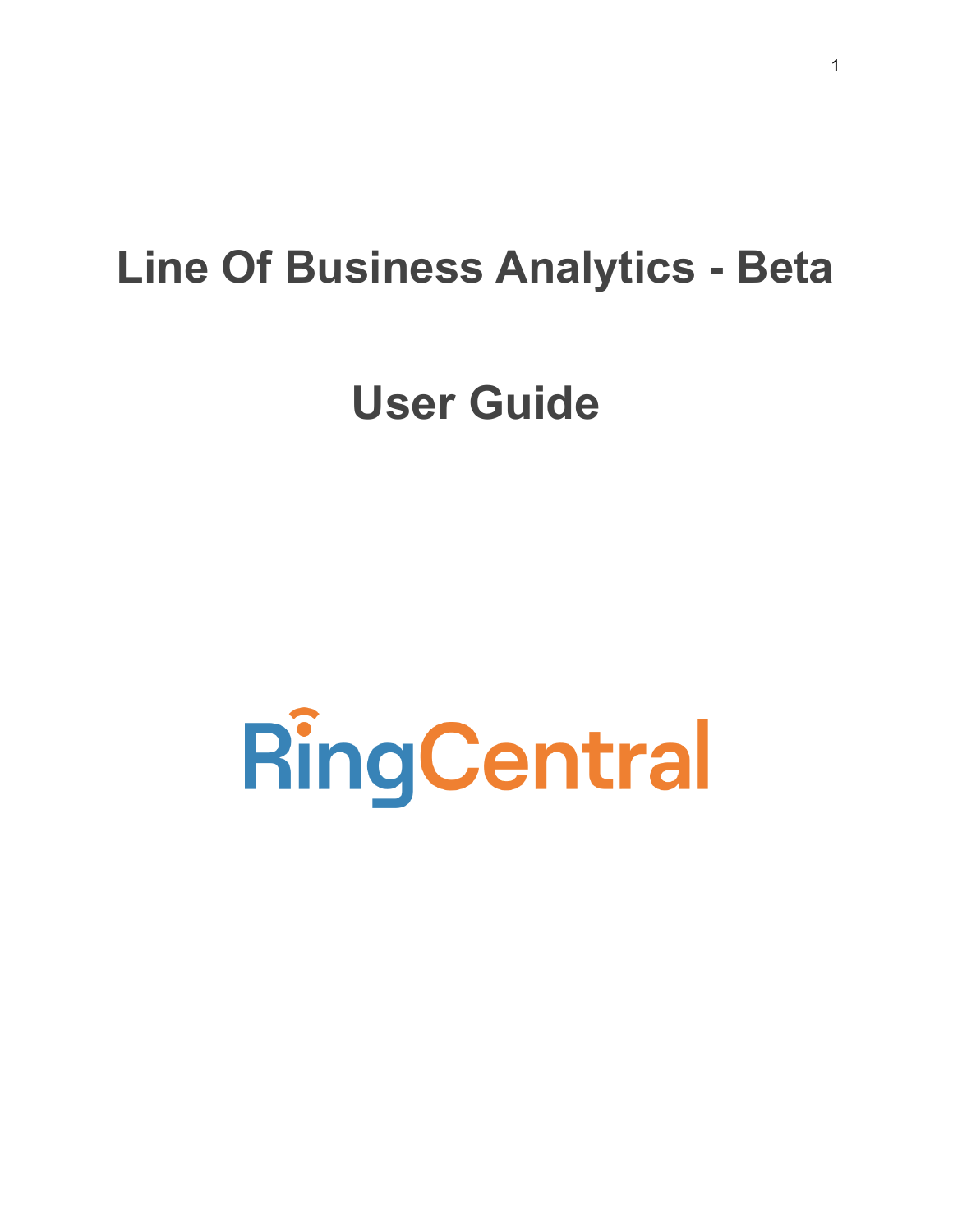| <b>LOB Analytics Overview</b>       | 3              |
|-------------------------------------|----------------|
| Who will benefit from this?         | 3              |
| <b>Access &amp; Data Visibility</b> | $\overline{4}$ |
| <b>Product Structure</b>            | 5              |
| Dashboard Details                   | 6              |
| <b>Dashboard Controls</b>           | 6              |
| <b>Table Builder</b>                | 7              |
| <b>KPI Builder</b>                  | 9              |
| <b>Graph Builder</b>                | 11             |
| <b>Data Dictionary</b>              | 12             |
| <b>Dimensions</b>                   | 12             |
| <b>Metrics</b>                      | 13             |
| How do I use available Metrics?     | 20             |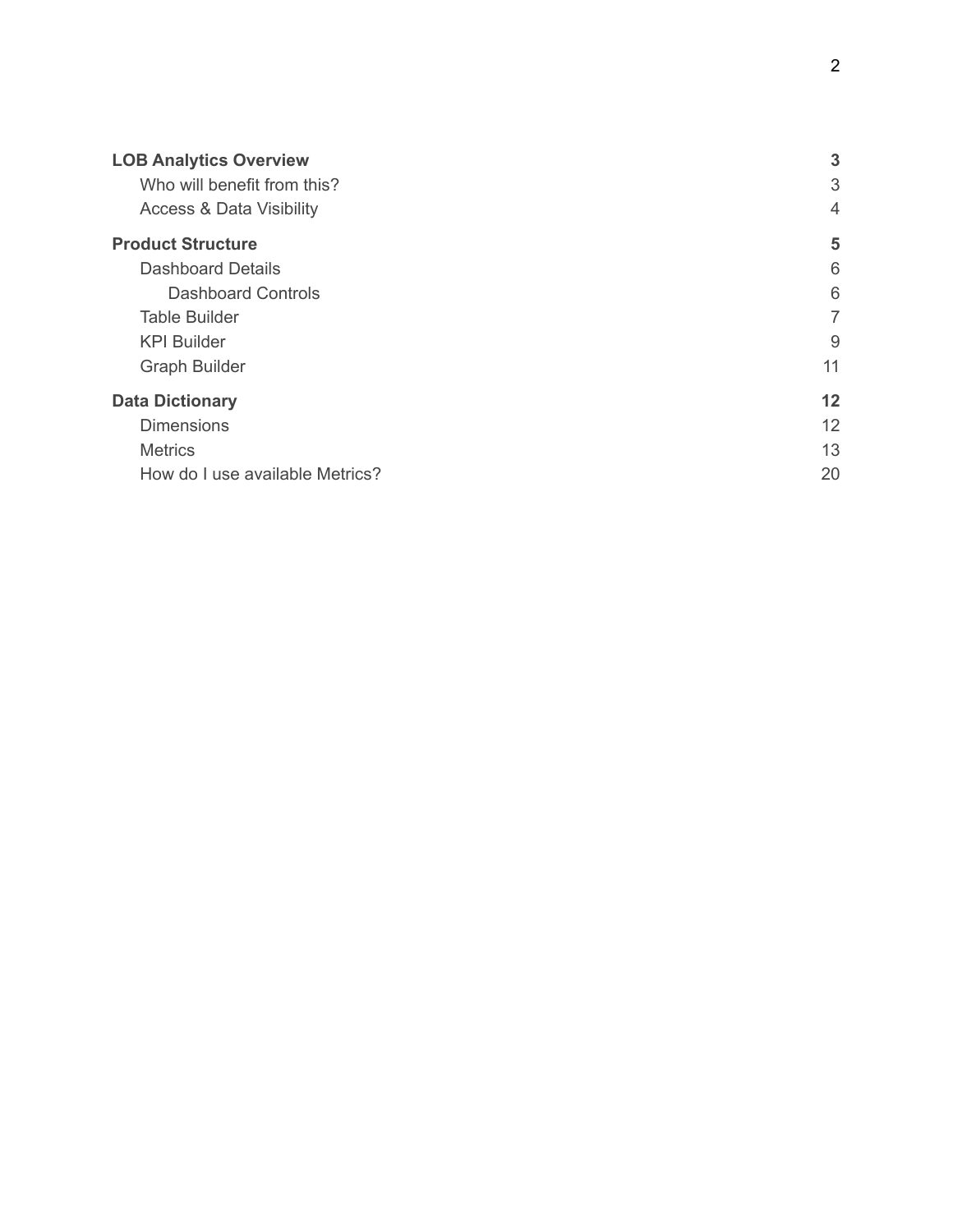# <span id="page-2-0"></span>LOB Analytics Overview

Line Of Business (LOB) Analytics is a historical call performance analytics for RingCentral Office customers to help functional managers gain a comprehensive understanding of their team's performance whether they are set up on call queues, user groups, or as individual users.

LOB Analytics gives you the flexibility of creating customized dashboards to;

- Do Ad-hoc analysis for in-depth understanding of team's call handling
- Create custom Key Performance Indicators (KPIs) as suitable for your business
- Visualize data to uncover patterns of calls & call handling
- Download data and visualization for socializing with other members of your organization

### <span id="page-2-1"></span>Who will benefit from this?

LOB Analytics is tailored for functional managers who are responsible for the customer experience of their business and need to constantly assess and optimize their team's performance.

You may have the role any of the following roles;

- 1. Sales Manager
- 2. Support Manager
- 3. Finance Manager
- 4. HR Manager
- 5. Reporting teams serving the analytics needs of your organization.

With granular data set and flexible interface, LOB Analytics empowers you to make data backed decisions needed for business operations efficiency.

Here are a few examples:

- 1. Understand the patterns of call volumes throughout the day, or work week. Assess if there are times when a high number of calls go unanswered than the other to decide the right levels of staffing for your facilities or teams.
- *2.* Assess if your teams are engaged and delivering right levels of service you expect to your customers by looking at rate of answered and unanswered calls, duration the customers are held on calls, abandonment rate and many more call handling metrics
- *3.* Ensure that your customers are being sent to the right place and their needs are getting resolved in a timely manner by looking at transfers, holds and call handle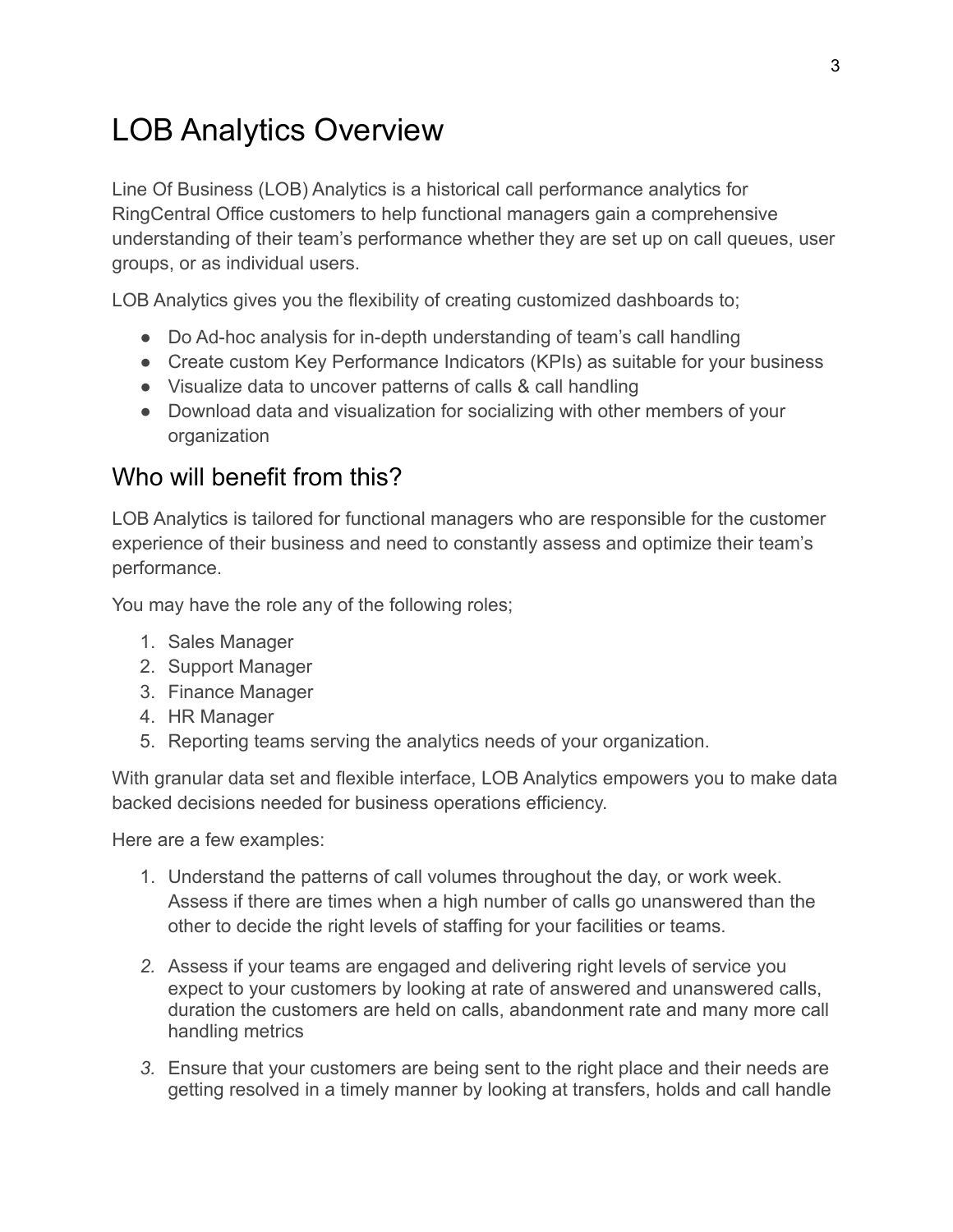times.

# <span id="page-3-0"></span>Access & Data Visibility

LOB Analytics is available to all users who currently have access to Analytics Portal. You can access it from one of the following:

- 1. RingCentral Admin Portal -> Reports ->Analytics -> LOB Analytics
- 2. Using the URL: <https://analytics.ringcentral.com/lob-analytics>
- 3. RingCentral App -> More ->Analytics -> LOB Analytics

Once on LOB Analytics, the data that the logged in user can see varies based on their role within the RingCentral system.

| Role                                            | <b>Visibility</b>                                                                                                                            |
|-------------------------------------------------|----------------------------------------------------------------------------------------------------------------------------------------------|
| <b>Super Admin</b>                              | Entire account data                                                                                                                          |
| User/Billing/Phone<br><b>System Admin</b>       | Admin role domain set to site(s) (Multi-site feature):<br>Entire role domain site(s) data<br><b>Admin for company</b><br>Entire account data |
| Queue Manager<br>(With analytics access)        | User's own data $+$ data of members of the queue they<br>manage                                                                              |
| User Group Manager<br>(With analytics access)   | User's own data + data of members of the User Group<br>they manage                                                                           |
| <b>Standard User</b><br>(With Analytics access) | User's own data only                                                                                                                         |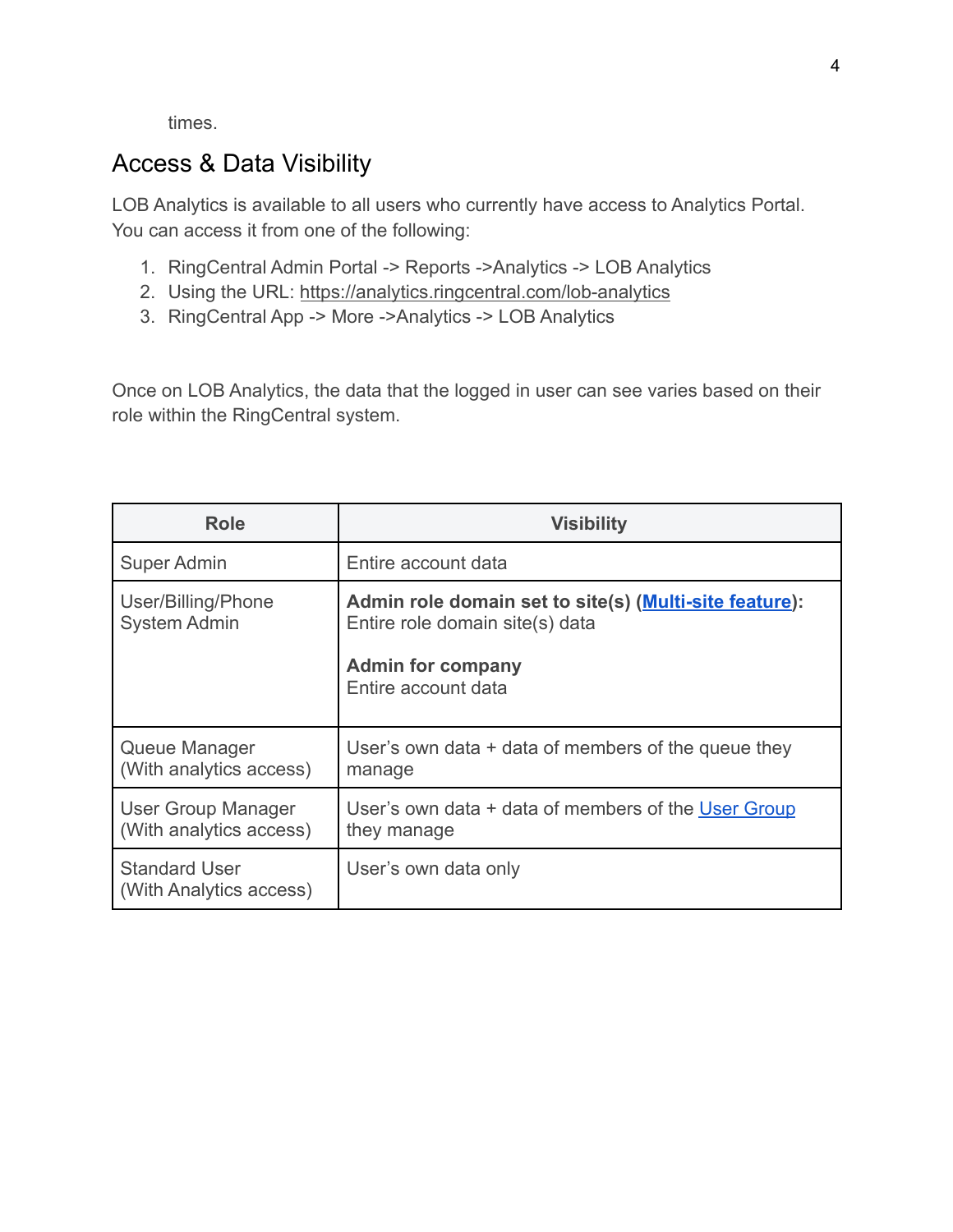# <span id="page-4-0"></span>Product Structure

LOB Analytics enables you to create your own dashboards, analyze data using analysis tools provided and save it on the dashboard for regular monitoring.

You have the flexibility of creating dashboards from scratch or utilizing the default widgets to start with and customizing them to your needs.

Clicking on LOB Analytics will land you on a default dashboard with pre-built widgets until the time you create and open a new dashboard.

A dashboard contains three main analysis tools as widgets, each built for a specific analysis need as described below;



### <span id="page-4-1"></span>Dashboard Details

The top level component of LOB Analytics is a dashboard. Dashboards let you organize your relevant data that you would like to organize under one umbrella.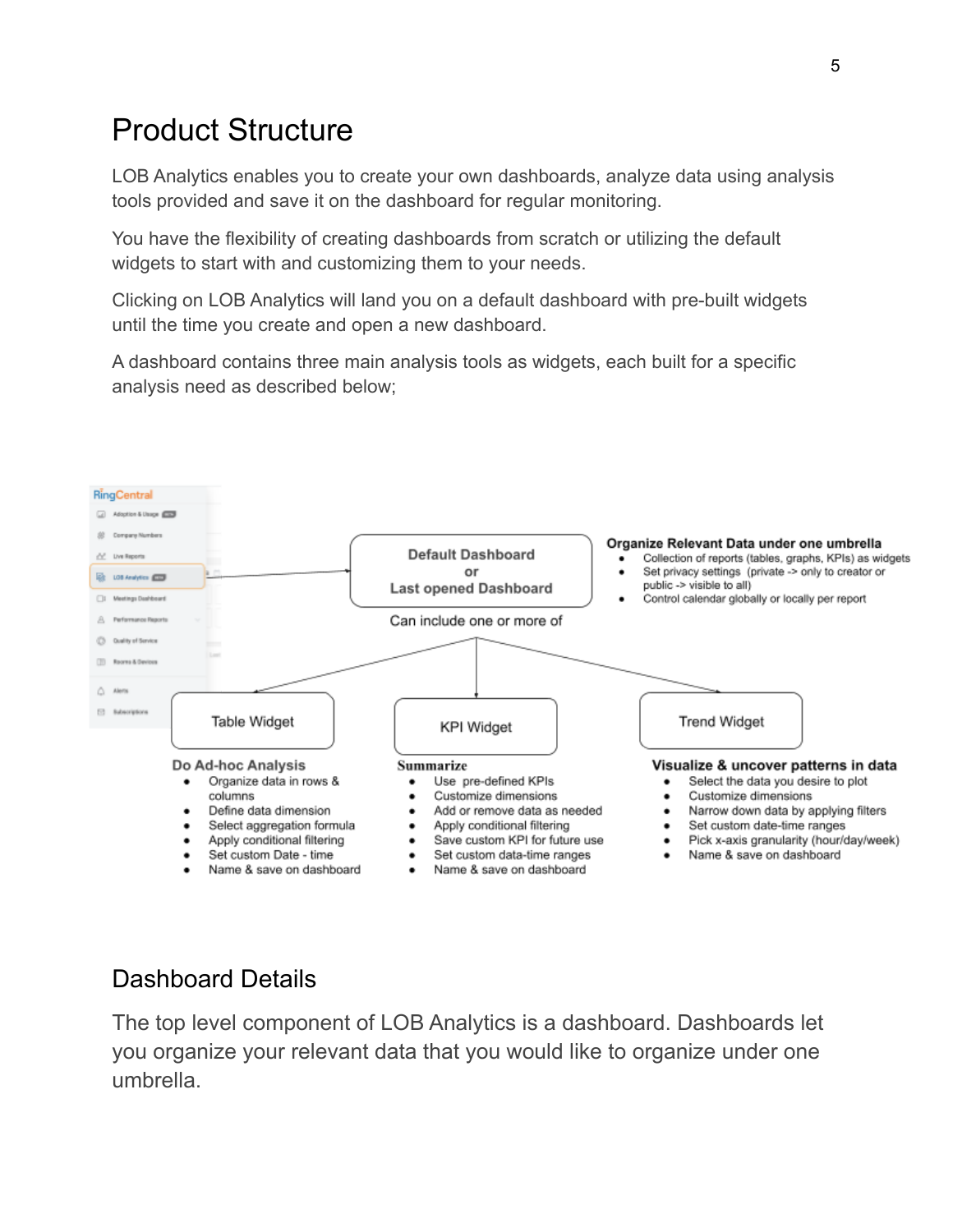Dashboards can have their own privacy settings;

**Private:** Visible and editable only by creator (owner).

**Public:** Made visible to all with access to LOB Analytics by creator (owner).

Dashboards can be made public or private at the time of creation and privacy settings can be changed any time thereafter by the owner.

#### <span id="page-5-0"></span>Dashboard Controls

To manage the dashboards created following controls are available at the top of the LOB Analytics page:

| <b>LOB Analytics</b> BETA        | 2 | 3 | 4 | 5 |                     | 6 |                    |
|----------------------------------|---|---|---|---|---------------------|---|--------------------|
| DASHBOARD<br><b>NewDashboard</b> |   |   |   |   | ◎ m □ + m Yesterday |   | Dashboard Calendar |

- 1. Select dashboards available to you for viewing by clicking on the arrow
- 2. Update name & privacy settings using settings gear
- 3. Delete dashboard you own by clicking on the trash bin icon
- 4. Duplicate an existing dashboard by clicking on the duplicate icon
- 5. Add new dashboard by clicking on the plus icon
- 6. Control all widgets on the dashboard to a global calendar using Dashboard calendar toggle

Once you are on a dashboard, you can start doing your analysis and creating dashboards by clicking, "Add Widget'' button & selecting the widget you like.

|                           |                                              | Add Widget |                    |
|---------------------------|----------------------------------------------|------------|--------------------|
| DASHBOARD<br>NewDashboard | √ © ■ □ + ■ Yesterday ● Dashboard Calendar ● | ₩<br>Table | <b>KPIs</b><br>123 |
| Add Widget                |                                              | Trend      |                    |
|                           |                                              |            | <b>Cancel</b>      |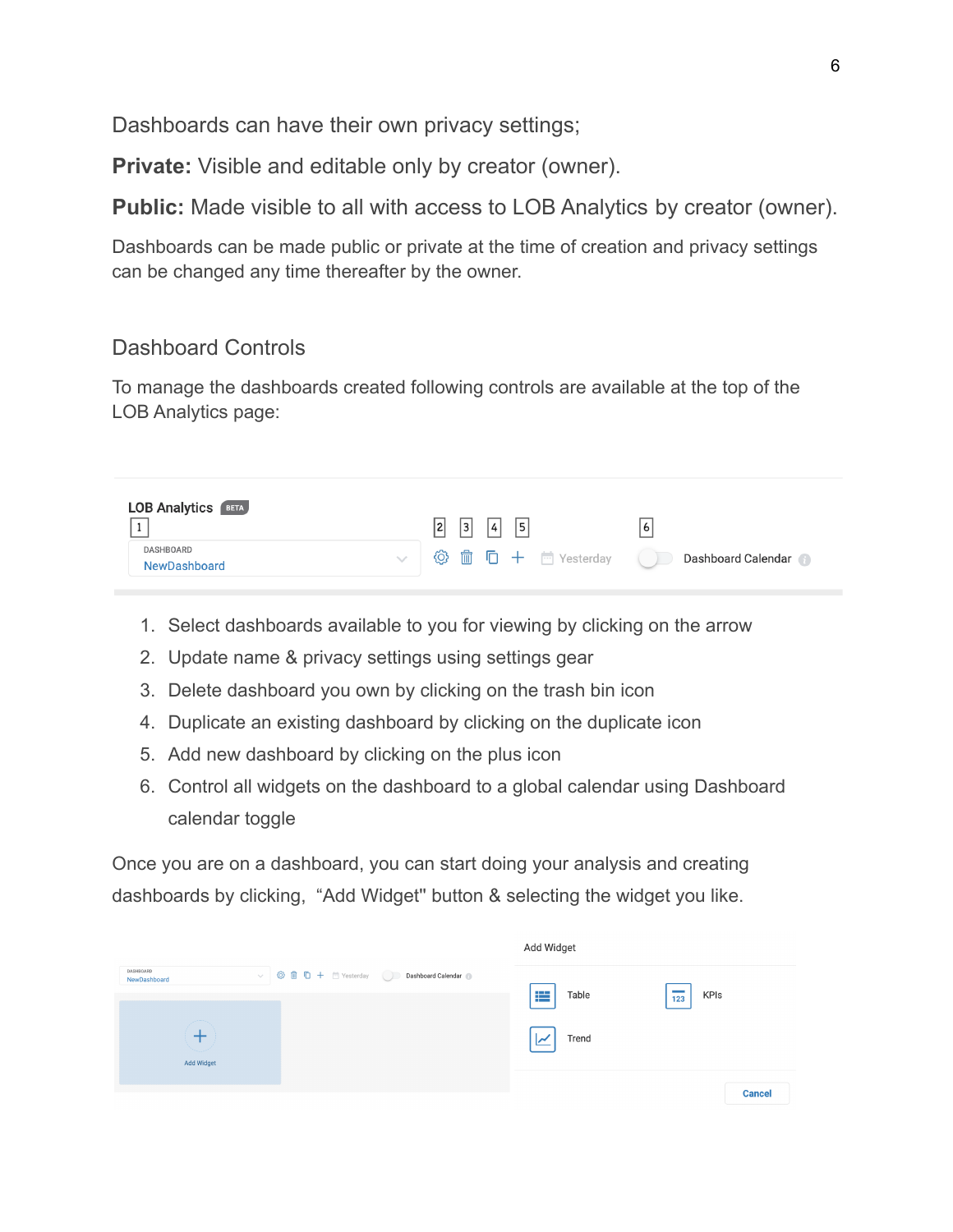# <span id="page-6-0"></span>Table Builder

The table widget is suitable for performing In-Depth Ad Hoc data analysis whether it is getting visibility into call performance of individual team users, groups or the entire company. To build a table, click on "Table" widget, which will take you to the "Table Builder:

| Table Builder BETA                              |                            |                                                  |                                    |                                   |                                      |                                       |                                                   | $\times$ Clear              | <b>Close</b> | <b>Save</b>         | <b>Quick Tips</b>                                |
|-------------------------------------------------|----------------------------|--------------------------------------------------|------------------------------------|-----------------------------------|--------------------------------------|---------------------------------------|---------------------------------------------------|-----------------------------|--------------|---------------------|--------------------------------------------------|
| Double click or drag data to add<br>$\boxed{1}$ |                            | <b>Widget Preview</b>                            |                                    |                                   | $\boxed{6}$                          |                                       |                                                   |                             |              |                     |                                                  |
| Search                                          | $\alpha$                   | WIDGET NAME<br>Users Calls Performance Data<br>4 |                                    | $\,$ 5 $\,$                       |                                      | Custom Range                          |                                                   |                             |              |                     |                                                  |
| $\equiv$ ROWS                                   |                            | ROWS FILTERS                                     |                                    | DATA FILTERS                      |                                      |                                       |                                                   |                             |              |                     | fill                                             |
| All                                             |                            | <b>USERS</b>                                     |                                    | <b>DIRECTION</b>                  |                                      | Ł<br>and                              | CALL LENGTH                                       |                             | $\mathsf{X}$ | <b>Add Filter</b>   |                                                  |
| <b>Company Numbers</b>                          |                            | Select users to filter data                      |                                    | Inbound                           |                                      |                                       | <b>Call Length</b>                                |                             |              |                     |                                                  |
| <b>IVRs</b>                                     |                            |                                                  |                                    |                                   |                                      |                                       | Greater than or equal $\vee$                      |                             | 00:05:00     |                     |                                                  |
| Queues                                          |                            |                                                  |                                    |                                   |                                      |                                       |                                                   |                             |              |                     |                                                  |
| <b>Departments</b>                              |                            |                                                  |                                    |                                   |                                      |                                       |                                                   | Total 11315 items           |              |                     | < Prev. 1 2 3 4 5 6 7  1132 Next >               |
| <b>Shared Line Groups</b>                       |                            | $\boxed{2}$                                      |                                    | <b>CALL RESPONSE</b>              |                                      |                                       | <b>RESULT</b>                                     |                             |              | <b>CALL SEGMENT</b> |                                                  |
| <b>User Groups</b><br>Users                     |                            | ∷ ÷ Name                                         | $\frac{1}{2}$ - Total Calls<br>Sum | $\Leftrightarrow$ Answered<br>Sum | $\div$ Not An $\frac{1}{\text{Sum}}$ | $\Leftrightarrow$ Abandon<br>۰<br>Sum | $\frac{1}{2}$ Mis $\frac{1}{2}$<br>الم بر<br>Hold | $11 - 14$                   |              | <b>Chairmalls</b>   | to ble <sup>tt</sup><br>$\boxed{3}$<br>fil<br>um |
|                                                 |                            | Cu:<br>Ext                                       | 11,125                             | 11,124                            | $\mathbf{1}$                         | $\,0\,$                               | <b>METRIC</b>                                     |                             |              |                     | :50                                              |
| <b>E</b> COLUMNS<br><b>Total Calls</b>          |                            | Sal<br>Ext                                       | 978                                | 978                               | $\mathsf 0$                          | $\mathbf 0$                           | Calls                                             |                             |              |                     | 00                                               |
| Origin                                          | $\checkmark$               | On<br>Ext                                        | 702                                | 700                               | $\overline{2}$                       | $\overline{2}$                        |                                                   | • Time Spent                |              |                     | :00                                              |
| <b>Direction</b>                                | $\searrow$                 | Lui<br>Ext                                       | 639                                | 634                               | 5                                    | $\,$ 5 $\,$                           | $\bullet$ Sum                                     | <b>AGGREGATION FUNCTION</b> | TIMEFRAME    |                     | :03                                              |
| <b>Call Response</b>                            | $\checkmark$               | Em<br>Ext                                        | 477                                | 474                               | 3                                    | 3                                     | Avg                                               |                             | Daily $\vee$ |                     | :00                                              |
| <b>Call Type</b>                                | $\searrow$                 | InC<br>Ext                                       | 401                                | 401                               | $\mathsf 0$                          | $\mathsf 0$                           |                                                   |                             |              |                     | :00                                              |
| <b>Actions</b>                                  | $\searrow$                 | Flo<br>Ext                                       | 328                                | 328                               | $\mathsf 0$                          | $\,0\,$                               | Min                                               |                             | Daily $\vee$ |                     | 34                                               |
| Result                                          | $\searrow$                 | Ma<br>Ext                                        | 320                                | 304                               | 16                                   | 16                                    | Max                                               |                             | Daily $\vee$ |                     | :30                                              |
| <b>Call Segment</b><br><b>Company Hours</b>     | $\searrow$<br>$\checkmark$ | Ha<br>Ext                                        | 319                                | 308                               | 11                                   | 11                                    | $\%$<br>C                                         |                             |              |                     | :41                                              |
|                                                 |                            | Ma<br>Ext                                        | 302                                | 301                               | $\mathbf{1}$                         | $\mathbf{1}$                          | <b>Duplicate</b>                                  |                             |              | <b>Cancel</b>       | <b>Save</b><br>00                                |

- 1. Pick your dimensions (rows) and metrics (Columns) for table from left hand bar
- 2. Add data into rows and columns at the central canvas by dragging and dropping or with a double click
- 3. Define column operations by clicking into settings gear on each column
	- a. Select between aggregation of calls or call duration (time spent)
	- b. Select the formula for aggregation Sum, Avg, Min, Max or %
	- c. Summarize columns by clicking "Add Summary" and selecting how you want to summarize - Sum, Avg, Min, Max, %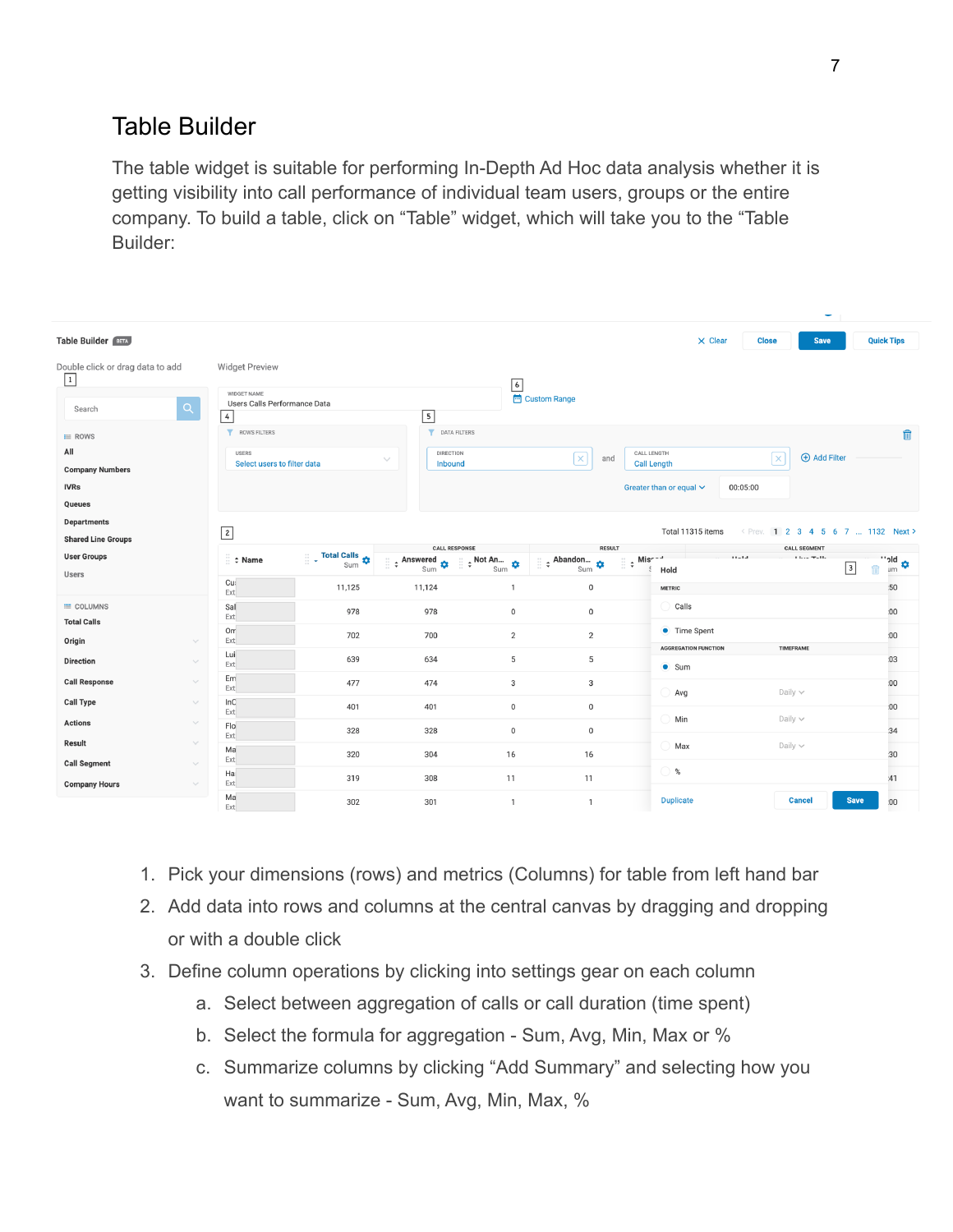- 4. Select a subset of Extns/Numbers by using Row Filters
- 5. Narrow down data by applying conditional filters at Data Filters
- 6. Apply date-time filter by selecting Calendar filter
	- a. Select preset date ranges or custom date range by picking From and To dates
	- b. Define work week by including or excluding days
	- c. Set work hours by picking all day, custom start and end times or business hours and after hours as defined on RingCentral Admin portal

| <b>Custom Range</b> | <b>SET DATE RANGE</b>    |    |                |                |                      |                |                  |             |                                 |            |                |                            |                |              |
|---------------------|--------------------------|----|----------------|----------------|----------------------|----------------|------------------|-------------|---------------------------------|------------|----------------|----------------------------|----------------|--------------|
| Today               | DAY FROM<br>02/15/2022   |    |                |                | DAY TO<br>02/15/2022 |                |                  |             | Timezone UTC-08:00 US/Pacific v |            |                |                            |                |              |
| Yesterday           | く                        |    |                | January 2022   |                      |                |                  |             |                                 |            | February 2022  |                            |                |              |
| Last 7 Days To Date | Su                       | Mo | Tu             | We             | Th                   | Fr.            | Sa               | Su          | Mo                              | Tu         | We             | Th                         | Fr.            | Sa           |
| Last Work Week      | 26                       | 27 | 28             | 29             | 30                   | 31             | $\mathbf{1}$     | 30          | 31                              | 1          | $\overline{2}$ | 3                          | $\overline{4}$ | 5            |
| This Month          | $\overline{2}$           | 3  | $\overline{4}$ | 5              | 6                    | $\overline{7}$ | 8                | 6           | $\overline{7}$                  | 8          | 9              | 10                         | 11             | 12           |
|                     | 9                        | 10 | 11             | 12             | 13                   | 14             | 15               | 13          | 14                              | 15         | 16             | $+7$                       | $+8$           | $+9$         |
| Last Month          | 16                       | 17 | 18             | 19             | 20                   | 21             | 22               | 20          | 2 <sup>1</sup>                  | 22         | 23             | 24                         | 25             | 26           |
|                     | 23                       | 24 | 25             | 26             | 27                   | 28             | 29               | 27          | 28                              | $\ddagger$ | $\overline{2}$ | $\overline{\mathbf{a}}$    | $\overline{4}$ | 5            |
|                     | 30                       | 31 | $\mathbf{1}$   | $\overline{2}$ | 3                    | 4              | 5                | $\epsilon$  | $\overline{\tau}$               | 8          | 9              | $+0$                       | $+4$           | $+2$         |
|                     | <b>SET DAYS AND TIME</b> |    |                |                |                      |                |                  |             |                                 |            |                |                            |                |              |
|                     | Su                       | Mo | Tu             | We             | <b>Th</b>            |                | <b>Sa</b><br>Fr. | <b>FROM</b> | 12:00 AM                        |            |                | T <sub>0</sub><br>11:59 PM |                | $\checkmark$ |

Once you are happy with the analysis, name and save the table on Dashboard.

#### <span id="page-7-0"></span>KPI Builder

The KPI Widget helps you summarize data into Key Performance Indicators as suitable for your business and team. KPI Builder helps you build your KPIs and add it to the dashboard.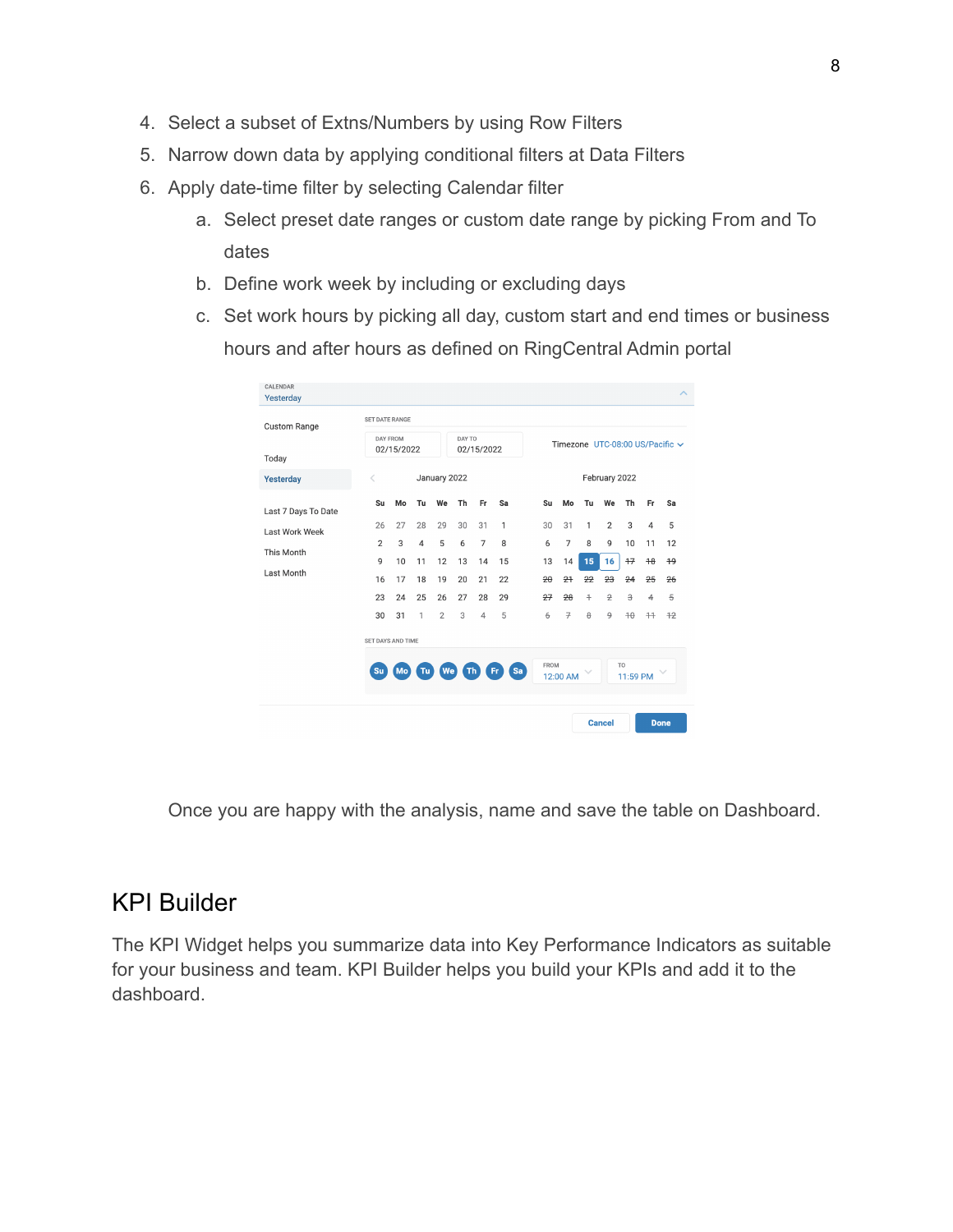| <b>KPI Builder DETA</b>                      |                                   |                                                                 |                                                    |                              |                               |                                       | <b>Close</b>      | <b>Quick Tips</b><br>Save |
|----------------------------------------------|-----------------------------------|-----------------------------------------------------------------|----------------------------------------------------|------------------------------|-------------------------------|---------------------------------------|-------------------|---------------------------|
| Double click or drag data to add $\boxed{1}$ | <b>Widget Preview</b>             |                                                                 |                                                    |                              |                               |                                       |                   |                           |
| $\alpha$<br>Search                           | WIDGET NAME<br>WestCoastTeam_KPIs |                                                                 | Last Month                                         |                              |                               |                                       |                   |                           |
|                                              | 2                                 |                                                                 |                                                    |                              |                               |                                       |                   |                           |
| $\vee$ PRESET KPIS (12)                      | 3,832<br>Total Calls_WC_lastmonth | 1,070<br># Inbound_WC                                           | 536<br># Answered_WC                               | 14:38<br>Avg. Handle Time_WC | 00:05<br>Avg. Speed of Answer | 224<br>$\mathbf{x}$<br>% Abandoned_WC | 11<br>% Missed_WC | 47<br># Holds_WC          |
| <b>Total Calls</b>                           | 846<br>#Outbound_WC               |                                                                 |                                                    |                              |                               |                                       |                   |                           |
| # Inbound                                    | $\vert 3 \vert$                   |                                                                 |                                                    |                              |                               |                                       |                   |                           |
| # Outbound                                   | Formula Details                   |                                                                 |                                                    |                              |                               |                                       |                   |                           |
| # Answered                                   | KPI NAME<br>% Abandoned_WC        |                                                                 |                                                    |                              |                               |                                       |                   |                           |
| # VoiceMail                                  | DESCRIPTION                       | Percentage of the total calls hung up by caller and hence       |                                                    |                              |                               |                                       |                   |                           |
| # Missed                                     |                                   | remained not answered out of total not answered inbound calls / |                                                    |                              |                               |                                       |                   |                           |
| # Abandoned                                  | Filtered by<br>Formula            | DIMENSION<br><b>Departments</b>                                 | $\boxed{4}$                                        |                              |                               |                                       |                   |                           |
| # Holds                                      |                                   | DEPARTMENTS                                                     | $\boxed{\times}$                                   |                              |                               |                                       |                   |                           |
| #Transfers                                   |                                   | Applications                                                    |                                                    |                              |                               |                                       |                   |                           |
| <b>Total Handle Time</b>                     | Applied on                        | RESULT<br>Abandoned                                             | CALL SEGMENT<br>$\boxed{\times}$<br>and<br>Ringing | $\boxed{\mathsf{x}}$         | $\boxed{5}$<br>Add Filter     |                                       |                   |                           |
| Avg. Speed of Answer                         |                                   |                                                                 | Greater than or equal $\vee$                       | $\sqrt{2}$<br>00:00:10       |                               |                                       |                   |                           |
|                                              |                                   |                                                                 |                                                    |                              |                               |                                       |                   |                           |
| $\boxed{8}$<br>$\vee$ CUSTOM KPIS (9)        | Aggregation                       | METRIC<br>Calls                                                 | <b>FUNCTION</b><br>w<br>Sum                        | $\searrow$                   | $\boxed{6}$                   |                                       |                   |                           |
| Answered %                                   | Includes                          | Add Call Segment                                                |                                                    |                              |                               |                                       |                   |                           |
| Avg. Handle Time                             |                                   |                                                                 |                                                    |                              |                               |                                       |                   |                           |
| Avg. Hold Time                               |                                   | KPI preview for the above update formulas                       | $\boxed{7}$                                        |                              |                               |                                       |                   |                           |
| Total Calls_WC                               |                                   | 224<br>% Abandoned_WC                                           |                                                    |                              |                               |                                       |                   |                           |
| # Answered_WC                                |                                   |                                                                 |                                                    |                              |                               |                                       |                   |                           |
| # Inbound_WC                                 | <b>Reset</b>                      | Save KPI As<br><b>Save KPI</b>                                  |                                                    |                              |                               |                                       |                   |                           |

- 1. Pick a list of KPIs you would like from a predefined list
- 2. Add KPIs you want on dashboard to KPI Widget area & arrange in the order you like by dragging the KPI tiles
- 3. Toggle "Formula Details" to view/edit description and formula for KPI
- 4. Apply KPI to specific dimensions by selecting "Filter By"
- 5. Customize the formula by selecting the data you want KPI to be "Applied on"
- 6. Choose between calls and time spent metrics and pick aggregation function
- 7. Preview the data with the modified formula
- 8. Save customized KPI for future use under Custom KPI
	- a. "Save KPI As" lets you save a new KPI as custom KPI as well as on widget
	- b. "Save KPI" let's you apply new formula for an existing KPIs

Once you are satisfied with your list of KPIs, apply a calendar filter, name and save them on the dashboard.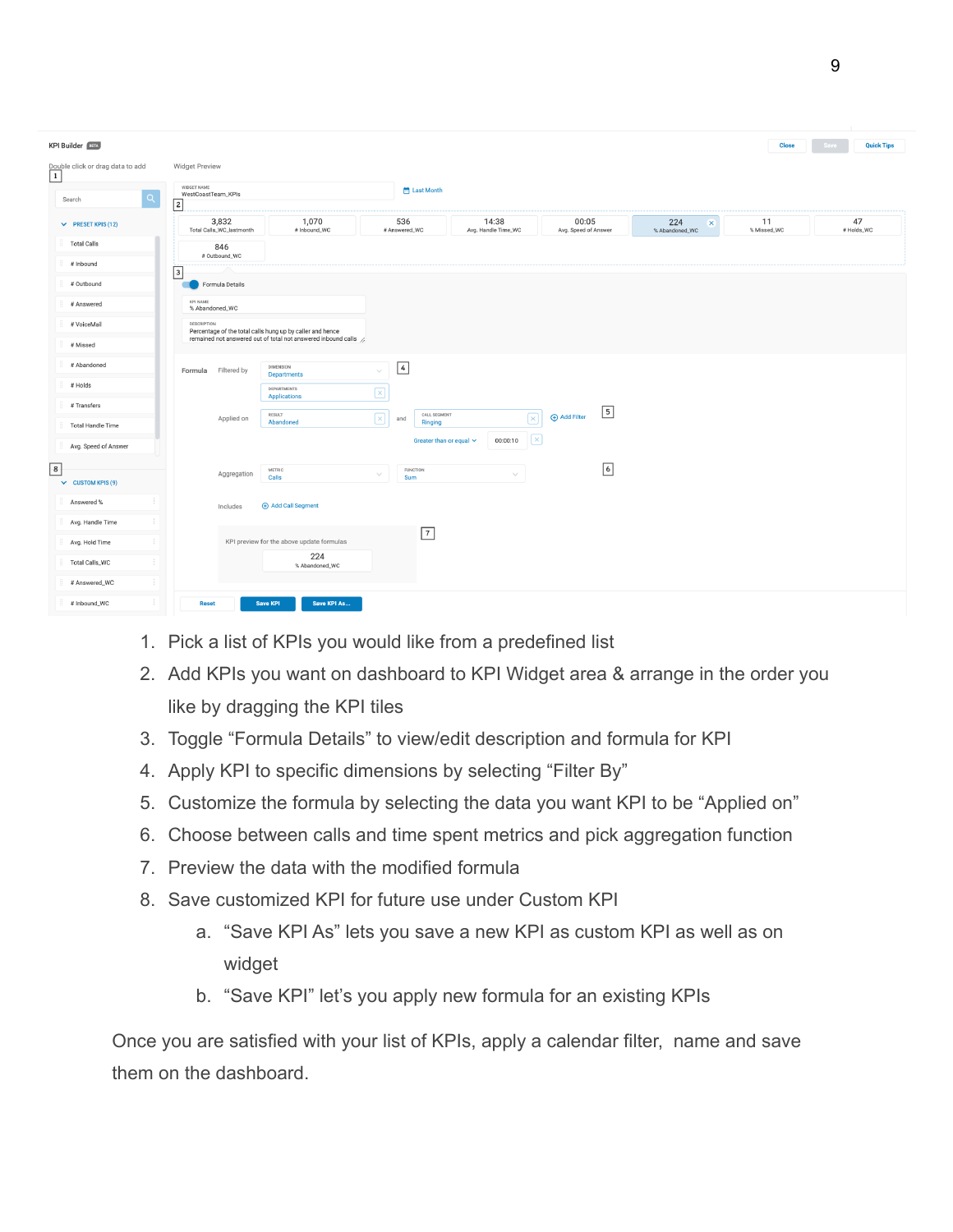## <span id="page-9-0"></span>Graph Builder

The Graph builder helps you easily understand patterns in data by visualizing. Currently Graph Builder supports a trend line with x-axis as date- time range and Y-axis as data metrics + dimension combination.

|                                                   |              |                                                |                             |                                                                       |                | $\tilde{\phantom{a}}$ |                      |
|---------------------------------------------------|--------------|------------------------------------------------|-----------------------------|-----------------------------------------------------------------------|----------------|-----------------------|----------------------|
| Graph Builder BETA                                |              |                                                |                             |                                                                       |                | <b>Close</b><br>Save  | <b>Quick Tips</b>    |
| Double click or drag data to add<br>$\frac{1}{1}$ |              | Widget Preview                                 |                             |                                                                       |                |                       |                      |
| IZ Y-AXIS                                         |              | WIDGET NAME<br>LastMonth_CallTrend             |                             | Last Month 4                                                          |                |                       |                      |
| <b>Total Calls</b>                                |              | 2                                              | $\sqrt{3}$                  |                                                                       |                |                       |                      |
| Origin                                            | $\checkmark$ | Y-AXIS FILTERS                                 | DATA FILTERS                |                                                                       |                |                       | $\widehat{\boxplus}$ |
| <b>Direction</b>                                  | $\checkmark$ | DIMENSION<br>$\searrow$<br>Departments         | Add Filter                  |                                                                       |                |                       |                      |
| <b>Call Response</b>                              | $\vee$       | DEPARTMENTS                                    |                             |                                                                       |                |                       |                      |
| <b>Call Type</b>                                  | $\checkmark$ | $\boxed{\times}$<br>Applications               |                             |                                                                       |                |                       |                      |
| <b>Actions</b>                                    | $\sim$       |                                                |                             |                                                                       |                |                       |                      |
| Result                                            | $\sim$       | Sum of Calls<br>$\bullet$ Total Calls $\times$ | $\bullet$ Internal $\times$ | • Answered $\times$ 5<br>External X                                   |                | $6\overline{6}$       | Week<br>Day          |
| <b>Call Segment</b>                               | $\sim$       |                                                |                             |                                                                       |                |                       |                      |
| <b>Company Hours</b>                              | $\searrow$   | 300<br>250                                     |                             |                                                                       |                |                       |                      |
|                                                   |              | 200                                            |                             |                                                                       |                |                       |                      |
|                                                   |              | 150<br>100                                     |                             | 10 January, 9:00 PM                                                   |                |                       |                      |
|                                                   |              | 50                                             |                             | TOTAL CALLS<br><b>INTERNAL</b><br><b>EXTERNAL</b><br>198<br>161<br>37 | ANSWERED<br>86 |                       |                      |
|                                                   |              | $\Omega$                                       |                             | $\tilde{}$                                                            |                |                       |                      |
|                                                   |              | 01 Jan                                         | 08 Jan                      | 15 Jan                                                                | 22 Jan         | 29 Jan                |                      |
|                                                   |              |                                                |                             |                                                                       |                |                       |                      |

- 1. Pick data you want to plot on Y-axis, by default, dimension is set to all data visible to you and X-axis is set to date-time range
- 2. Define scope of data by filtering out Y-axis Dimension filters
- 3. Narrow down data by applying data filters
- 4. Re-adjust x-axis date-time range by applying calendar filters
- 5. Delete data lines by "x" ing out the legends
- 6. Adjust x-axis granularity by selecting Hour, Day or Week granularity
	- a. Granularity options are adjusted based on selected date range

Once you are satisfied with the visualization created, name and save it on the dashboard.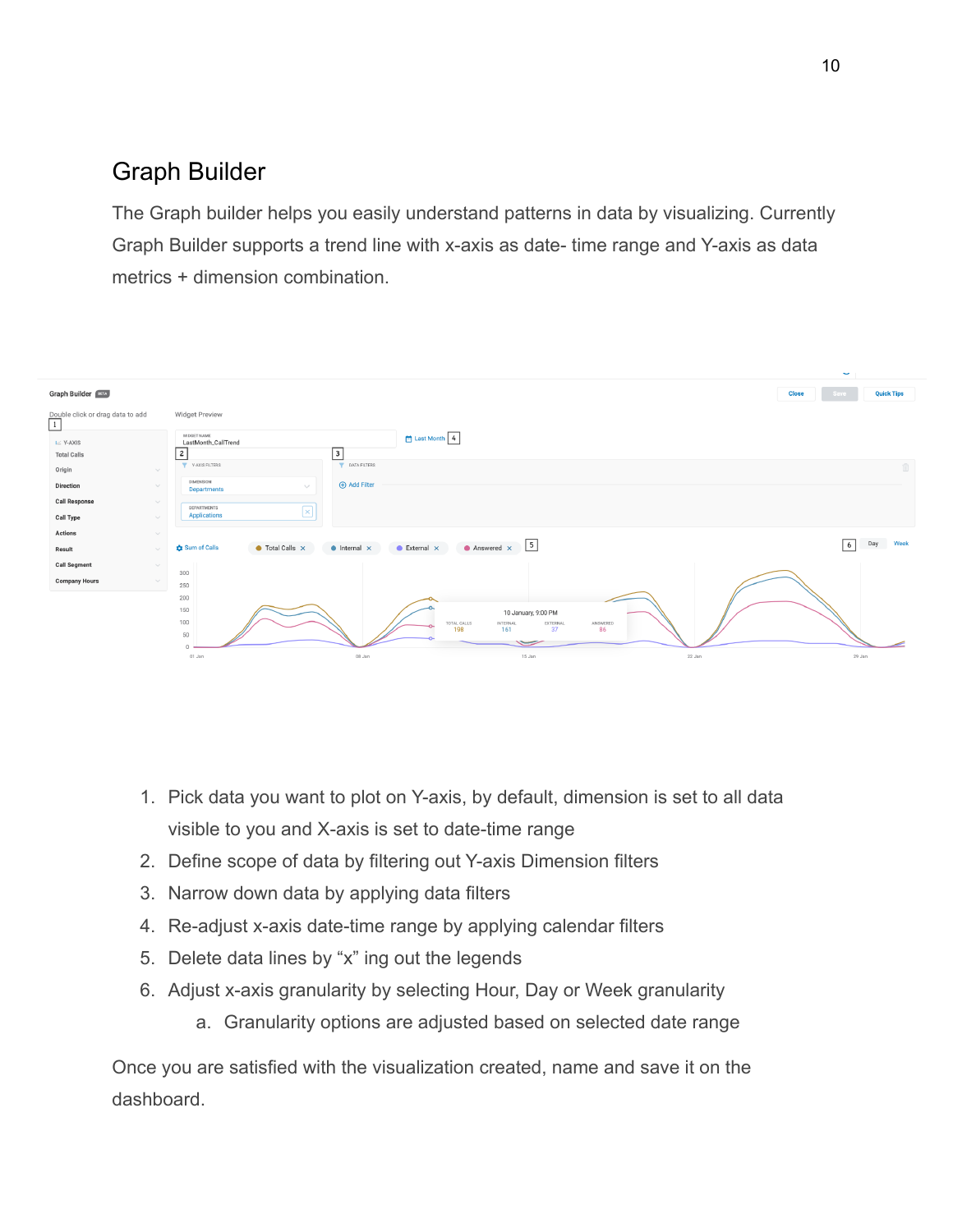# <span id="page-10-0"></span>Data Dictionary

Data in LOB Analytics is organized into dimensions and metrics and offered in different contexts in each of the widgets depending on the analysis type.

For Ex: Table widget offers dimensions as Rows & metrics as Columns

# <span id="page-10-1"></span>**Dimensions**

Dimensions define the scope of the data for which data needs to be considered. When a dimension is specified only calls involving that dimension will be considered for aggregation.

| <b>Dimension</b>   | <b>Description</b>                                                                                                                                                       | <b>Filters</b>                                                                            |
|--------------------|--------------------------------------------------------------------------------------------------------------------------------------------------------------------------|-------------------------------------------------------------------------------------------|
| <b>Users</b>       | Call data for individual mailboxes                                                                                                                                       | Can be filtered to<br>specific users, users<br>within a department,<br>queues, UserGroups |
| <b>User Groups</b> | Call data for User Groups setup on Admin Portal. To<br>filter for specific users of User Group, select Users &<br>filter by User Groups filter.                          | User Groups, Users<br>within User Groups                                                  |
| Departments        | Call data for users labeled with the same Department<br>on Admin Portal.<br>To filter for specific users of Departments, select Users<br>& filter by Departments filter. | Department,<br><b>Department Members</b>                                                  |
| Queues             | Call data for Queue Extns.                                                                                                                                               | Queues, Users within                                                                      |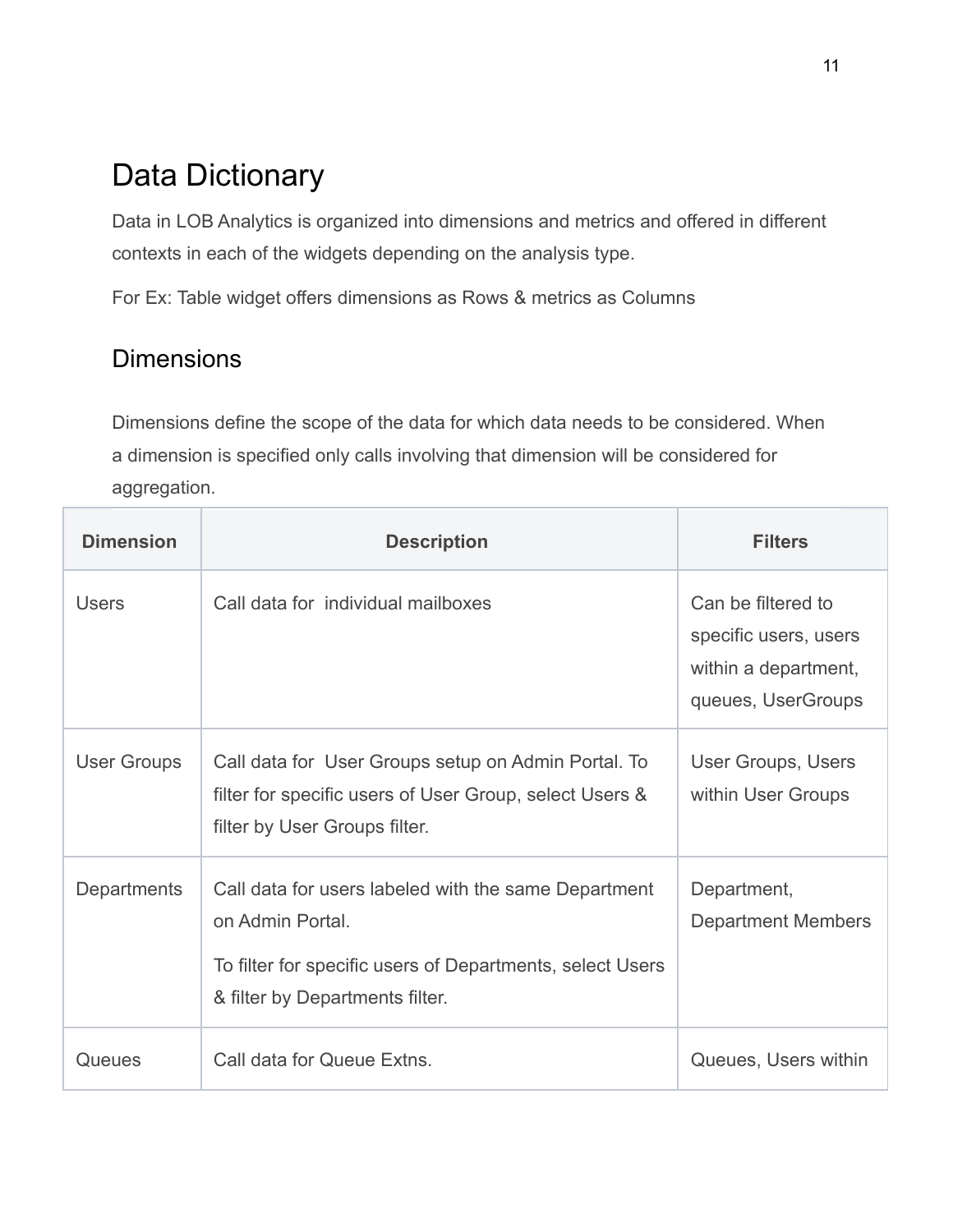|                             | To filter for specific agents of Queues, select Users &<br>filter by Queues filter.                                    | <b>Queues</b>            |
|-----------------------------|------------------------------------------------------------------------------------------------------------------------|--------------------------|
| <b>IVRs</b>                 | Call data for IVR extensions.                                                                                          | <b>IVR</b>               |
| <b>Sites</b>                | Call data for Site Extns when an account is using the<br>multi-site feature.                                           | <b>Sites</b>             |
| Company<br><b>Numbers</b>   | Direct numbers set up under Phone Systems - ><br>Phone Numbers on Admin Portal.                                        | <b>Company Numbers</b>   |
| All                         | Call data for the entire account, i.e. all extensions and<br>direct numbers within the account aggregated<br>together. |                          |
| <b>Shared Line</b><br>Group | Call data for the calls made to Shared Line Groups<br>setup on Admin Portal                                            | <b>Shared Line Group</b> |

# <span id="page-11-0"></span>**Metrics**

Metrics are data aggregations that breaks down the life cycle of the call to give a comprehensive view of call handling behavior.

#### **1. Metric Types**

There are two main metric types defined to measure call activities:

● **Calls:** Provides aggregation of calls and actions taken by agents (hold,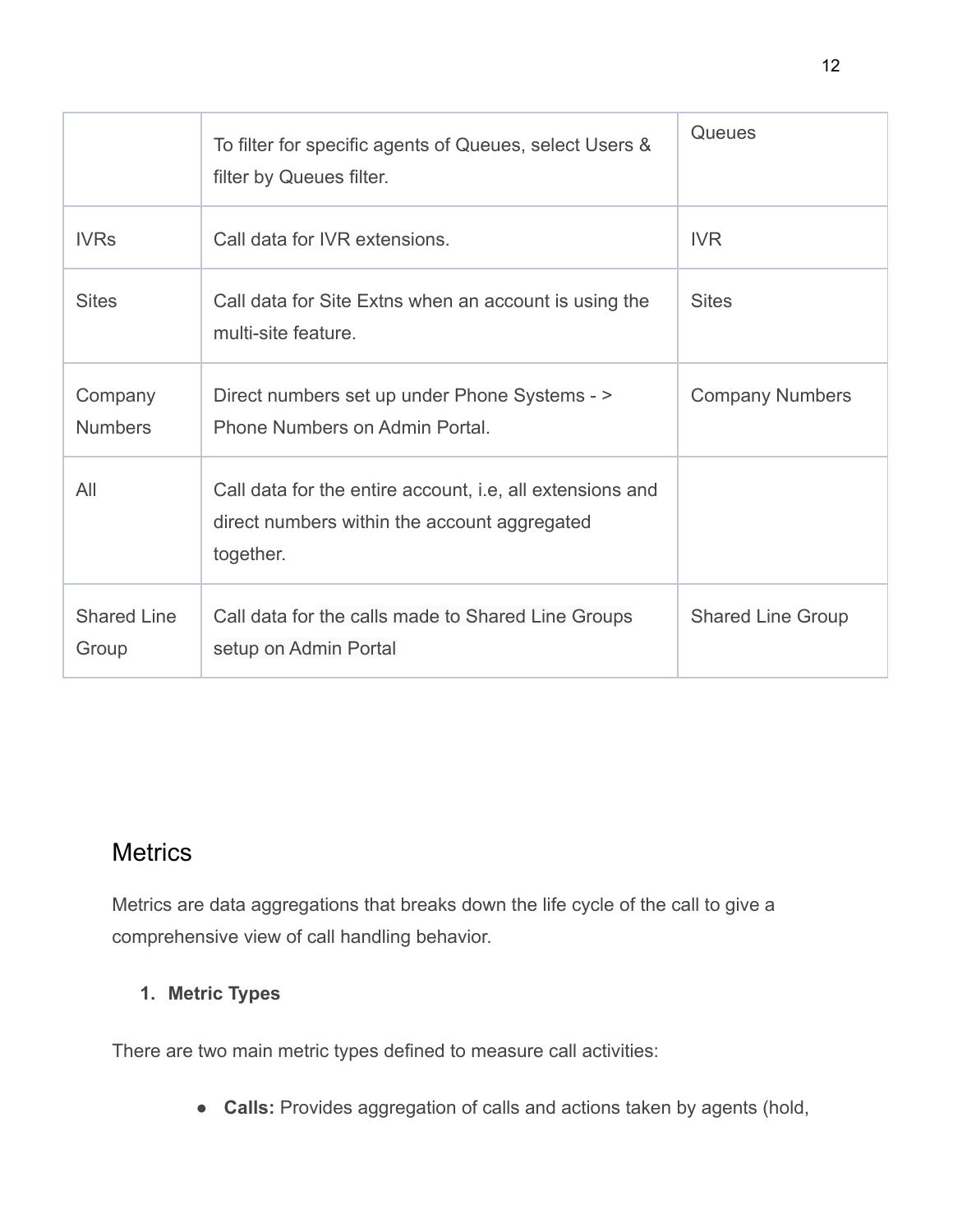transfer etc.) during the call.

● **Time Spent:** Provides aggregation of duration of calls or phases of calls that were handled by selected dimension.

#### **2. Aggregation Function:**

The aggregation function allows users to specify how the chosen metric should be aggregated. Available options are:

- Sum
- Avg
- Min
- Max
- %

| <b>Metrics</b>     | <b>Description</b>                                                                                                                                                                                                    | <b>Available as</b><br>a Data<br>Filter? |
|--------------------|-----------------------------------------------------------------------------------------------------------------------------------------------------------------------------------------------------------------------|------------------------------------------|
| <b>Total Calls</b> | The combined total of all the calls involving the specified<br>dimension                                                                                                                                              | <b>No</b>                                |
| QueueSLA           | Total/Percentage of calls answered within the predefined<br>time threshold for Queue.<br>Only available when chosen dimension is Queues                                                                               | Yes, InSLA &<br><b>OutSLA filters</b>    |
| Origin             | Breaks down of calls based on whether they happened<br>within or outside of the account.<br><b>Internal:</b> Calls that originated inside the account.<br><b>External:</b> Calls that originated outside the account. | Yes                                      |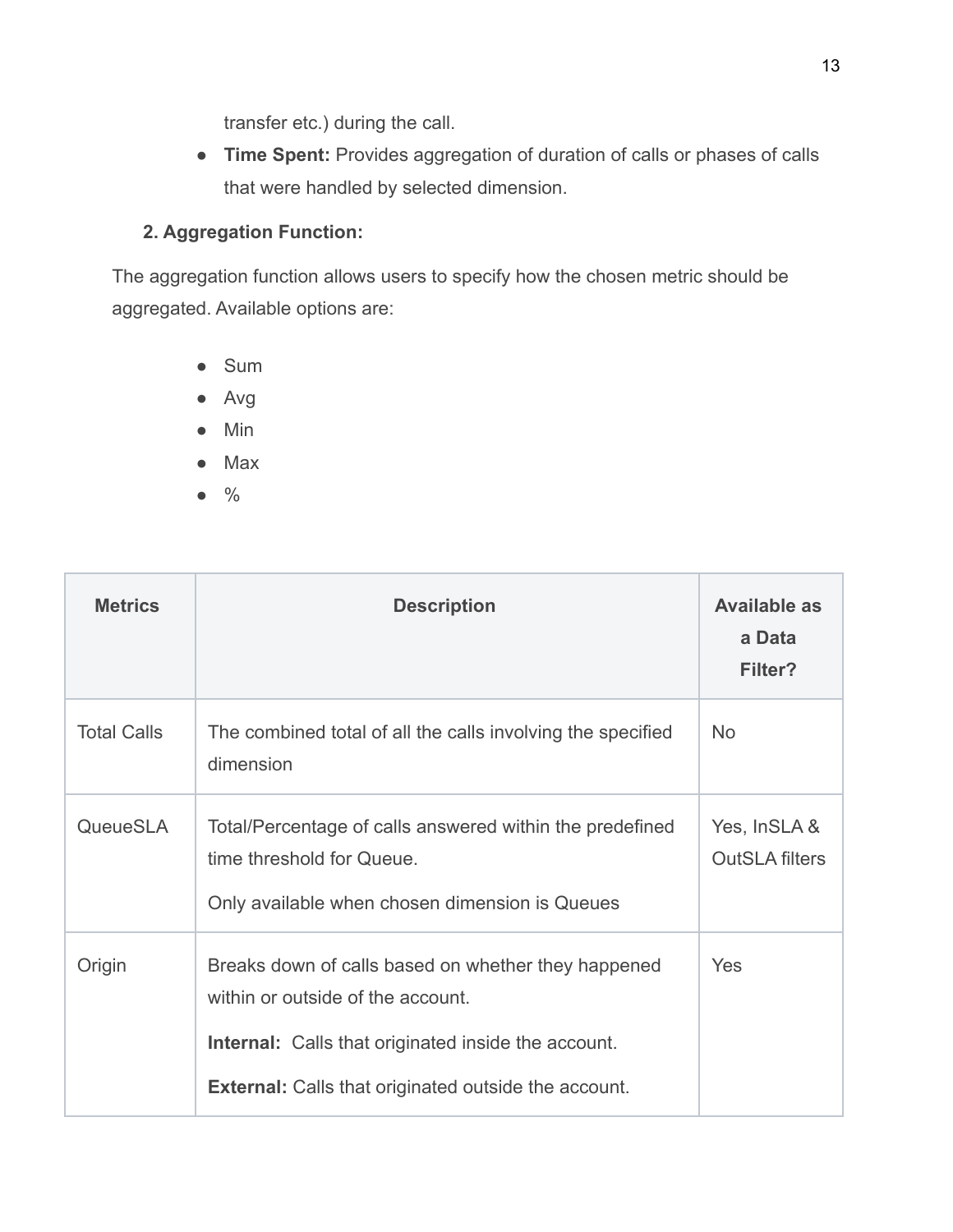| <b>Direction</b> | Aggregates all the calls based on the direction of the call<br>with reference to the specified row type. Calls made are<br>represented as "Outbound", calls received as. "Inbound"                                                                                                                                                                                                                                                                                                                        | Yes |
|------------------|-----------------------------------------------------------------------------------------------------------------------------------------------------------------------------------------------------------------------------------------------------------------------------------------------------------------------------------------------------------------------------------------------------------------------------------------------------------------------------------------------------------|-----|
| Call<br>Response | Breakdown of the response to the calls by the selected<br>dimension. Gives a higher level aggregation of how many<br>were:<br><b>Answered-</b> Calls picked & answered by user<br>Not Answered- Calls not answered by user<br><b>Connected -: Only applicable to outbound calls and</b><br>aggregates all the calls that got connected to the called<br>number.<br>Not connected -: Only applicable to outbound calls and<br>aggregates all the calls that did not get connected to the<br>called number. | Yes |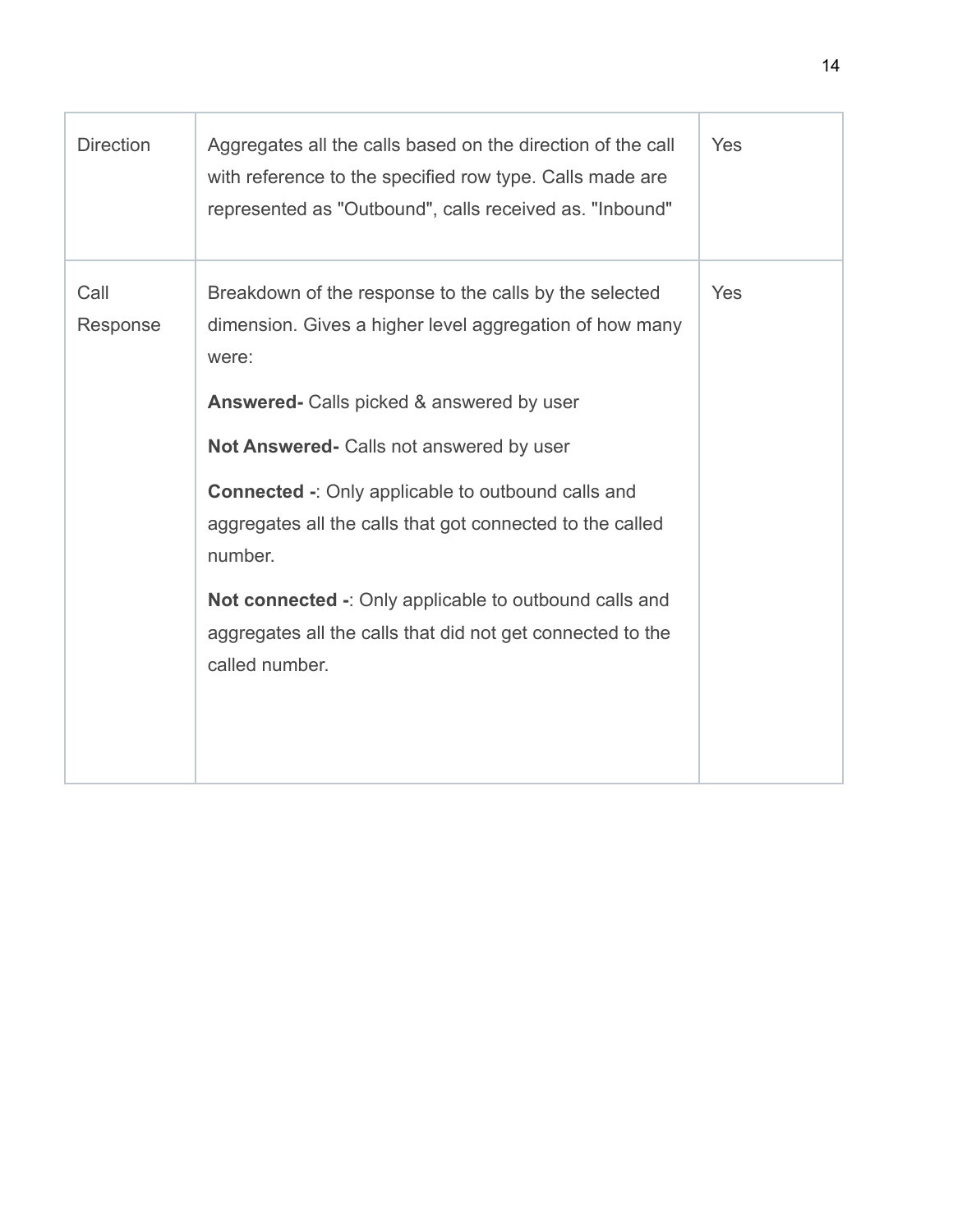| Call Type | Aggregation based on the nature of answered calls and<br>the reason for not answered calls. Provides further details<br>to understand Answered & Not Answered Calls. | Yes |
|-----------|----------------------------------------------------------------------------------------------------------------------------------------------------------------------|-----|
|           | For Answered:                                                                                                                                                        |     |
|           | <b>Inbound Direct:</b> Direct calls answered by the user.                                                                                                            |     |
|           | <b>Queue Calls:</b> Queue calls routed to the chosen extn                                                                                                            |     |
|           | Park Retrievals: Calls answered by the user after<br>retrieving a parked call.                                                                                       |     |
|           | <b>Transferred Calls: Transferred calls that were answered</b><br>by the user.                                                                                       |     |
|           | <b>Outbound calls:</b> Outbound calls that were answered by<br>the user                                                                                              |     |
|           |                                                                                                                                                                      |     |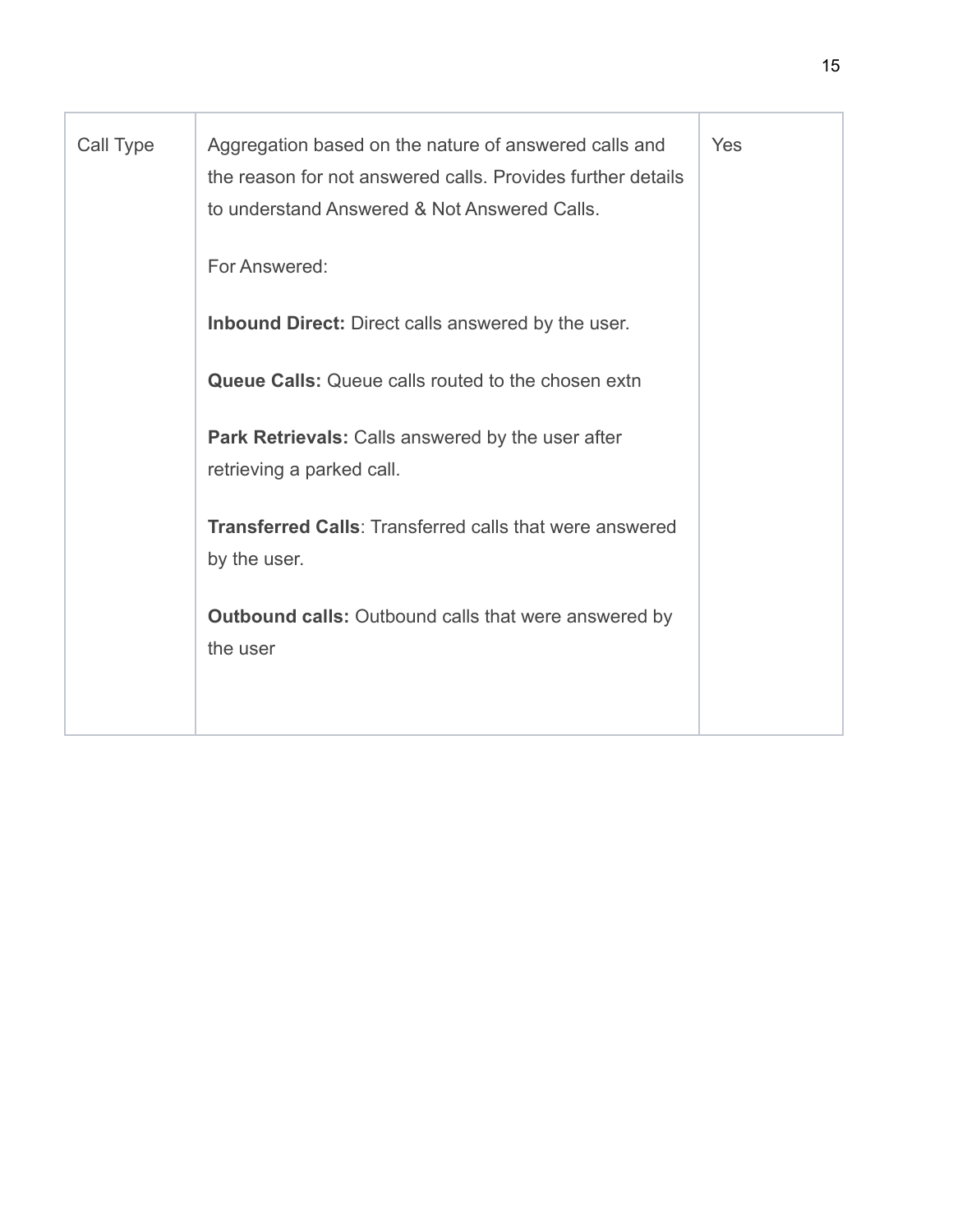| Actions       | Aggregation of actions taken by the user on all the calls<br>they handled.<br>Hold On: Number of times user placed the calls on hold<br><b>Hold Off:</b> Number of times user removed calls from hold<br><b>Parks On:</b> Number of times user placed the calls on park<br>location<br>Parks Off: Number of times user retrieved calls from park<br>location<br><b>Transfers:</b> Number of times user transferred the calls out                                                                                                       | yes |
|---------------|----------------------------------------------------------------------------------------------------------------------------------------------------------------------------------------------------------------------------------------------------------------------------------------------------------------------------------------------------------------------------------------------------------------------------------------------------------------------------------------------------------------------------------------|-----|
| <b>Result</b> | End result of the calls. Describes how the calls that came<br>to specified extn ended.<br><b>Completed:</b> Call ended normally after a live talk with the<br>user. It is possible calls may not have ended at this extn<br>level and got transferred or forwarded out or abandoned<br>during hold in which case even after a calls were<br>answered not all were completed.<br>Abandoned: The caller hung up before the user could<br>answer or during hold.<br><b>VoiceMail:</b> Call reached the voicemail of the user or<br>group. | Yes |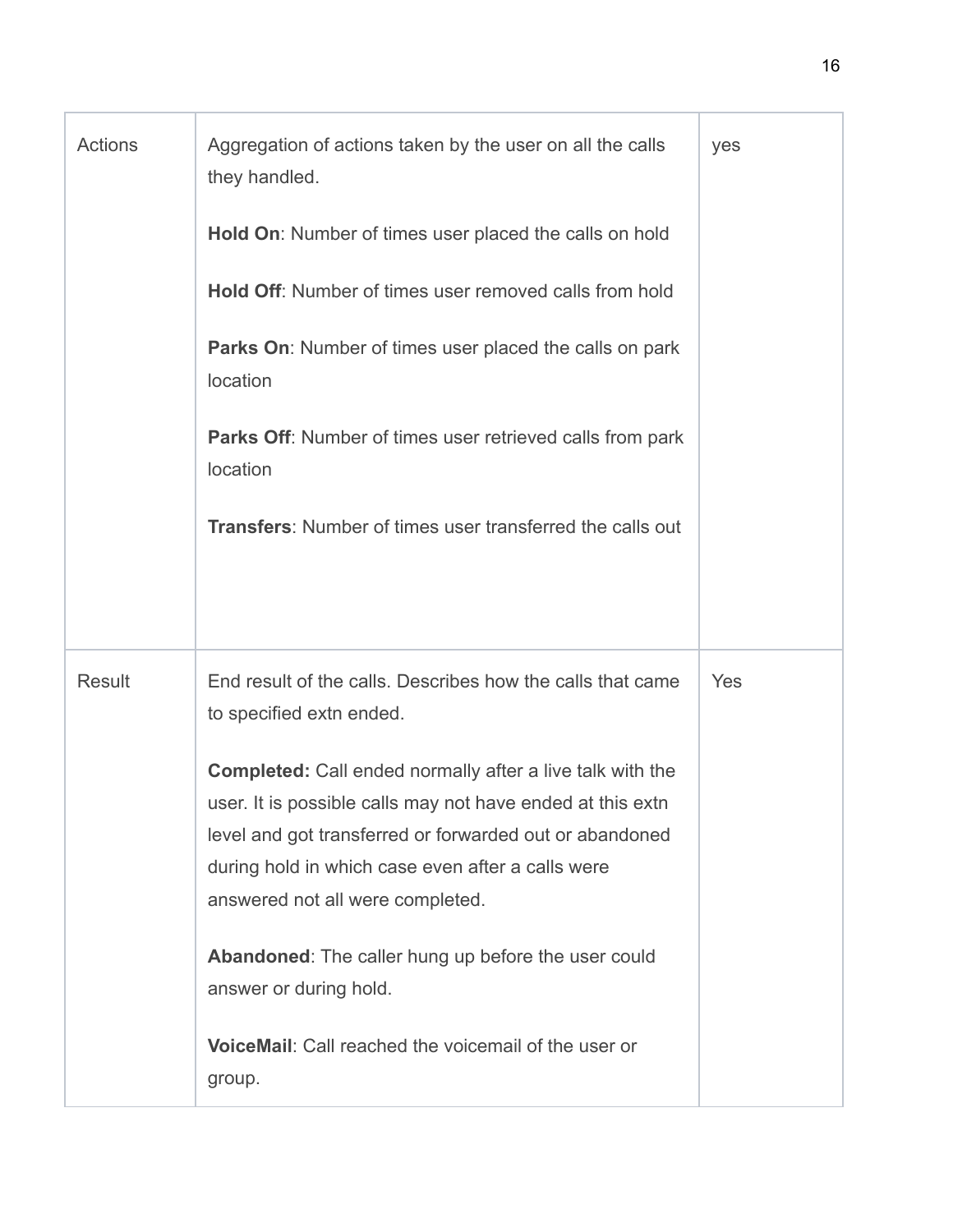|                 | For Not Answered:<br>Missed: Calls that rang to max time/rings as per the<br>setup and was not answered by the user<br><b>Accepted:</b> Calls that were responded by a system such<br>as automated response or VM and disconnected. |            |
|-----------------|-------------------------------------------------------------------------------------------------------------------------------------------------------------------------------------------------------------------------------------|------------|
| Call<br>Segment | Aggregates the times spent by the caller in different<br>stages of the call. These are the calls that came to the<br>dimensions specified by row/GroupBy.<br><b>Ringing:</b> Duration for which calls spent ringing to the          | <b>Yes</b> |
|                 | Extn/No. When selected as "Calls" returns, the number of<br>calls that had a ringing phase.                                                                                                                                         |            |
|                 | <b>IVR Prompt:</b> Duration for which calls spen in IVR Prompt<br>before reaching the Extn/No. When selected as "Calls"<br>returns, the number of calls that had IVR Prompt phase.                                                  |            |
|                 | Live Talk: Duration for which callers were having a live<br>talk with Extn/No. When selected as "Calls" returns,<br>number of calls that had a Live Talk phase.                                                                     |            |
|                 | Hold: Duration for which callers were put on hold by<br>Extn/No. When selected as "Calls" returns, number of<br>calls that had a Hold phase.                                                                                        |            |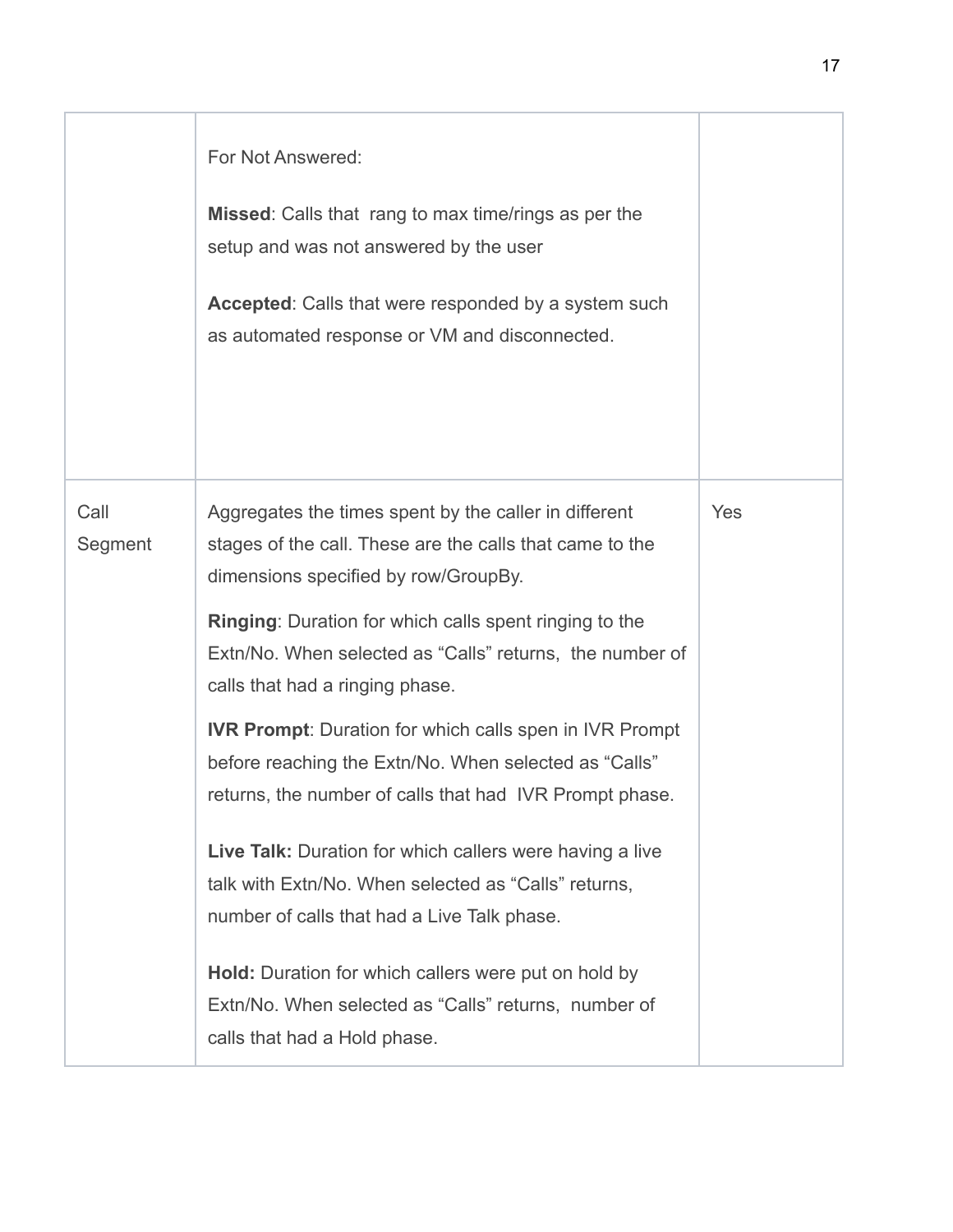|                              | <b>Park:</b> Duration for which callers spent in a parked state<br>after being parked by Extn/No. When selected as "Calls"<br>returns, number of calls that were parked by Extn/No.<br><b>Transfers: Duration for which caller was being</b><br>transferred by Extn/No. When selected as "Calls" returns,<br>number of calls that were transferred by Extn/No.<br><b>VM Greeting:</b> Duration for which callers spent listening to<br>VM greeting. When selected as "Calls" returns, number<br>of calls that had VM greeting phase.<br>VoiceMail: Duration for which callers spent in VoiceMail.<br>When selected as "Calls" returns, number of calls that<br>had VoiceMail Phase.<br><b>Setup:</b> Setup is when the phone system is connecting to<br>callee's device. This is when the caller is calling via RC App<br>and the system says "Please wait while I try to connect you"<br>before the beeps start |                                                                        |
|------------------------------|------------------------------------------------------------------------------------------------------------------------------------------------------------------------------------------------------------------------------------------------------------------------------------------------------------------------------------------------------------------------------------------------------------------------------------------------------------------------------------------------------------------------------------------------------------------------------------------------------------------------------------------------------------------------------------------------------------------------------------------------------------------------------------------------------------------------------------------------------------------------------------------------------------------|------------------------------------------------------------------------|
| Company<br><b>Hours</b>      | Aggregates data by company "Business Hours" or "After<br>Hours" as setup on admin portal                                                                                                                                                                                                                                                                                                                                                                                                                                                                                                                                                                                                                                                                                                                                                                                                                         | <b>Yes</b>                                                             |
| Additional<br><b>Filters</b> |                                                                                                                                                                                                                                                                                                                                                                                                                                                                                                                                                                                                                                                                                                                                                                                                                                                                                                                  | From<br>extension To<br>extension,<br>Call Length<br>and Time<br>spent |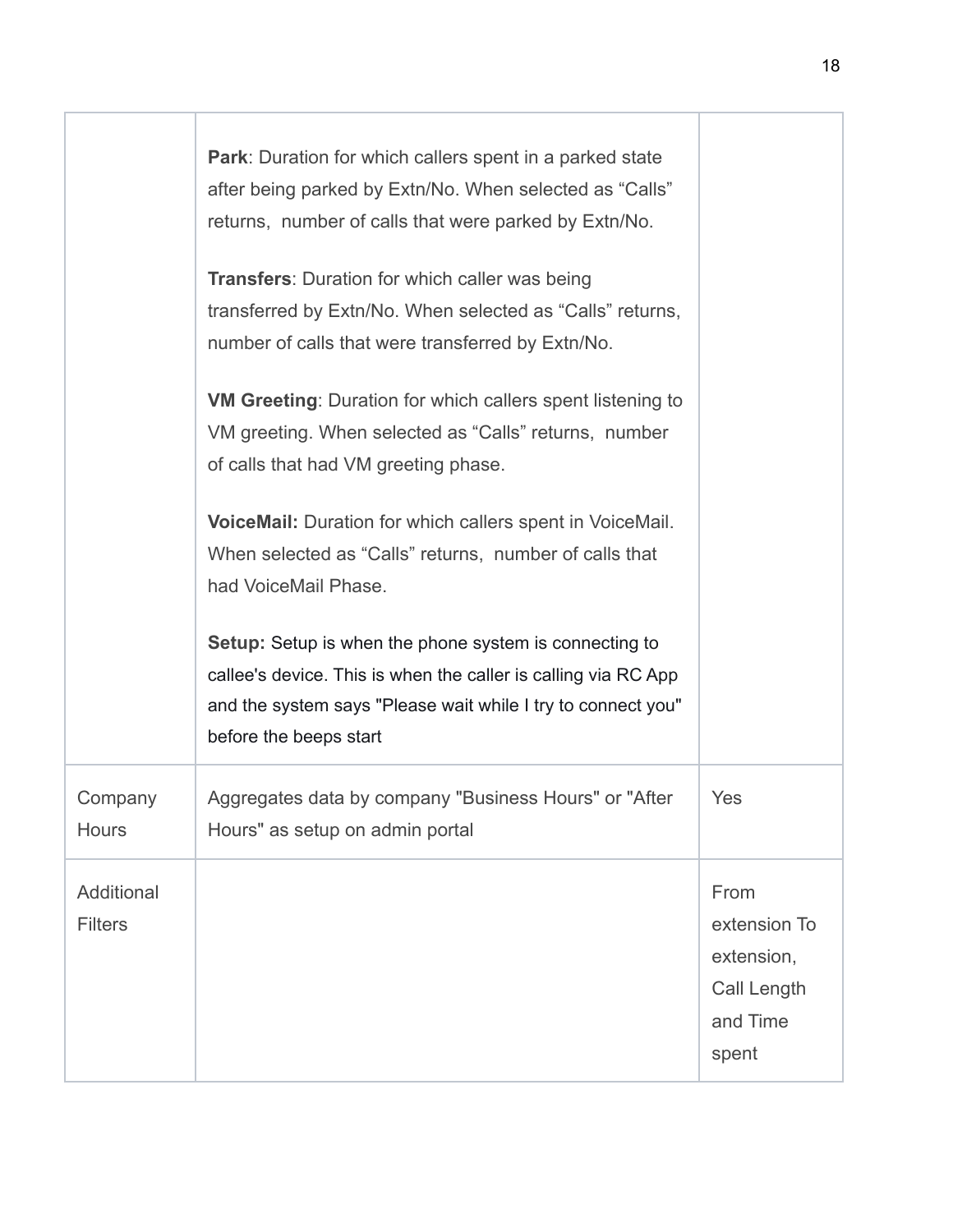# Percent Calculations

Line of Business Analytics allows users to define their metrics as percentages in the KPI and Table widgets. The percentage representations are defined in the table below:

| <b>Metric (Numerator)</b> | <b>Total Metric (Denominator)</b> |  |
|---------------------------|-----------------------------------|--|
| <b>Total Calls</b>        | <b>Total Calls</b>                |  |
| Queue SLA                 | <b>Total Calls</b>                |  |
| Origin                    |                                   |  |
| Internal                  | <b>Total Calls</b>                |  |
| External                  | <b>Total Calls</b>                |  |
| <b>Direction</b>          |                                   |  |
| <b>Inbound Calls</b>      | <b>Total Calls</b>                |  |
| <b>Outbound Calls</b>     | <b>Total Calls</b>                |  |
| <b>Call Response</b>      |                                   |  |
| Answered                  | <b>Inbound Calls</b>              |  |
| Not Answered              | <b>Inbound Calls</b>              |  |
| Connected                 | Outbound Calls                    |  |
| Not Connected             | <b>Outbound Calls</b>             |  |
| <b>Call Type</b>          |                                   |  |
| <b>Inbound Direct</b>     | <b>Total Calls</b>                |  |
| Queue Calls               | <b>Total Calls</b>                |  |
| <b>Park Retrievals</b>    | <b>Total Calls</b>                |  |
| <b>Transferred Calls</b>  | <b>Total Calls</b>                |  |
| <b>Outbound Calls</b>     | <b>Total Calls</b>                |  |
| <b>Actions</b>            |                                   |  |
| Holds On                  | <b>Answered Calls</b>             |  |
| Holds Off                 | <b>Answered Calls</b>             |  |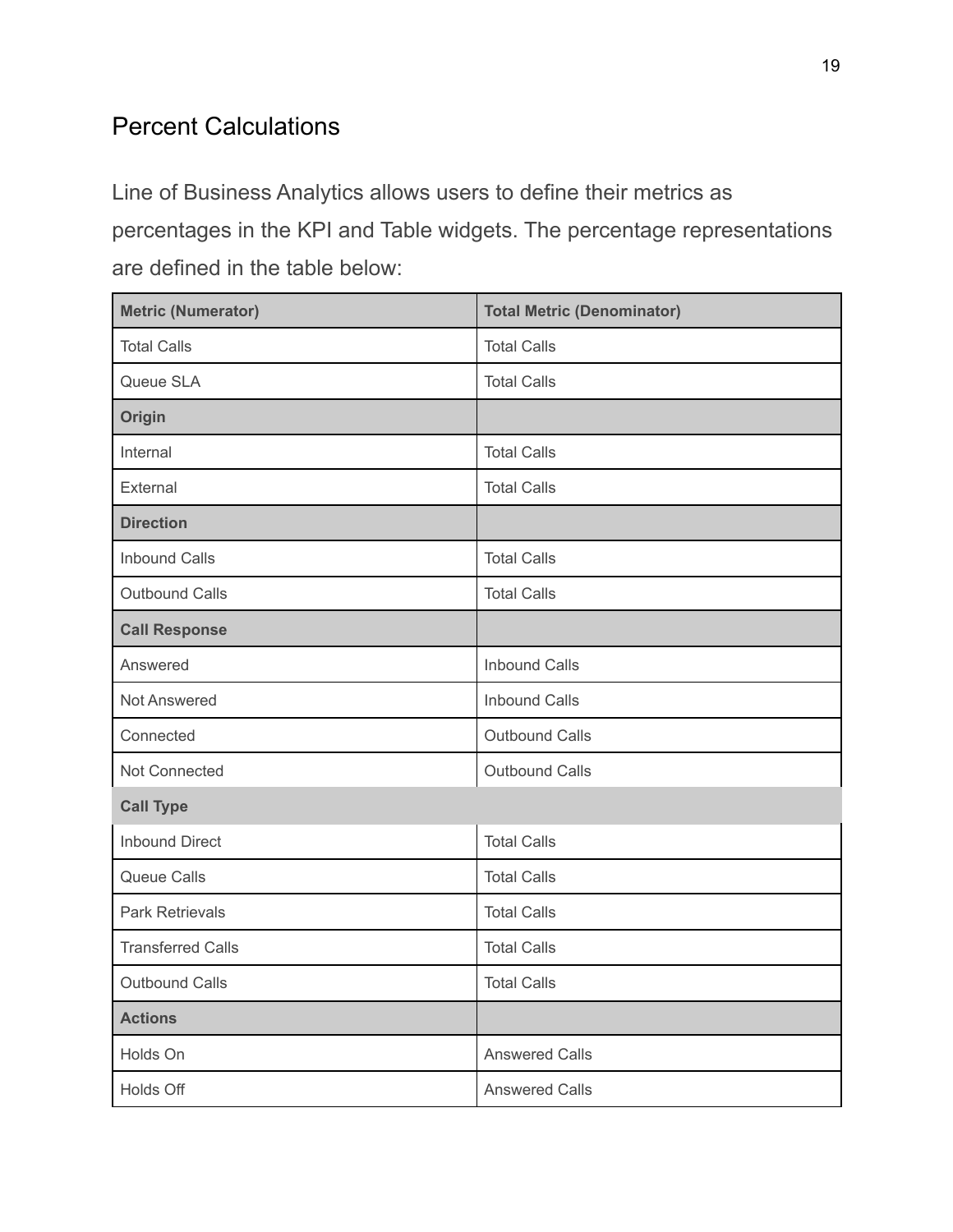| Parks On              | <b>Answered Calls</b>     |
|-----------------------|---------------------------|
| Parks Off             | <b>Answered Calls</b>     |
| <b>Transfers</b>      | <b>Answered Calls</b>     |
| <b>Result</b>         |                           |
| Completed             | <b>Answered Calls</b>     |
| Abandoned             | <b>Not Answered Calls</b> |
| Missed                | <b>Not Answered Calls</b> |
| Accepted              | <b>Not Answered Calls</b> |
| Voicemail             | <b>Not Answered Calls</b> |
| <b>Call Segment</b>   |                           |
| Ringing               | <b>Answered Calls</b>     |
| <b>IVR Prompt</b>     | <b>Answered Calls</b>     |
| <b>Live Talk</b>      | <b>Answered Calls</b>     |
| Hold                  | <b>Answered Calls</b>     |
| Park                  | <b>Answered Calls</b>     |
| Transfer              | <b>Answered Calls</b>     |
| <b>VM Greeting</b>    | <b>Not Answered Calls</b> |
| Voicemail             | Not Answered Calls        |
| Setup                 | <b>Total Calls</b>        |
| <b>Company Hours</b>  |                           |
| <b>Business Hours</b> | <b>Total Calls</b>        |
| <b>After Hours</b>    | <b>Total Calls</b>        |

# <span id="page-19-0"></span>How do I use available Metrics?

1. Understand different types of call activities based on the nature of the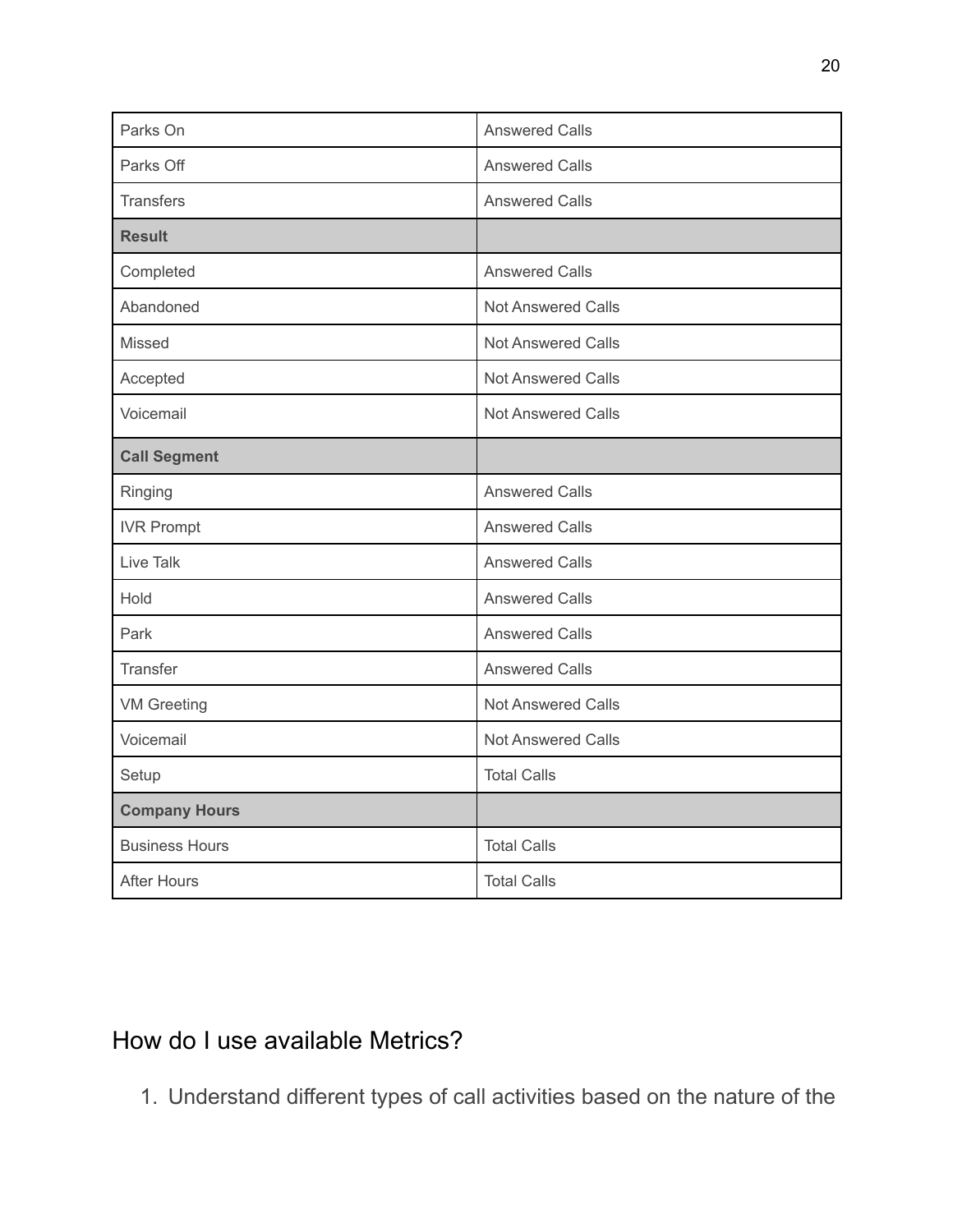call, direction or origin of the calls. These provide breakdown of Total Calls based on the nature of the calls.



2. Understand how the calls were responded using "Call Response" and what were the reasons for those response by looking at the "Result"



3. Understand what actions were taken during the call by the Extn answering the calls using "**Actions**" -> Holds On, Holds Off, Parks On, Parks Off, Transfers